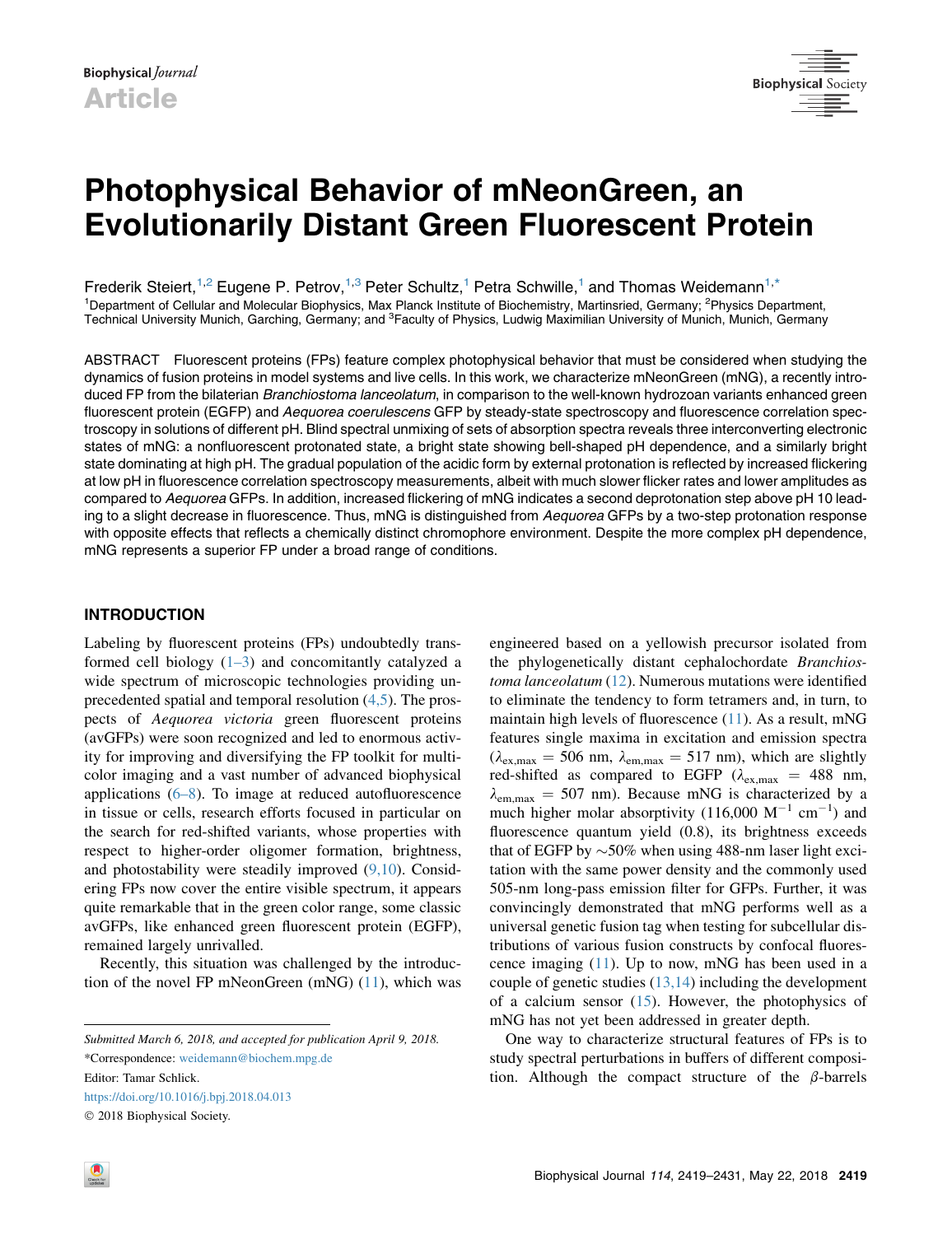provides remarkable stability and shielding from the bulk solvent ([16\)](#page-11-8), a number of buffer components can affect fluorescence ([17\)](#page-11-9). For example, fluorescence quenching of the wild-type avGFP in acidic buffers is reproducible to an extent that it served as a signature to assess correct refolding of the protein [\(18](#page-11-10)). The dual absorption bands ( $\sim$ 400 nm, short wavelength, A-band;  $\sim$ 475 nm, long wavelength, B-band) were assigned early on to the protonated-neutral and deprotonated-anionic chromophore states, respectively ([17\)](#page-11-9). This picture received strong support by the concept of excited state proton transfer (ESPT), a mechanism by which deprotonation of the chromophore precedes fluorescence emission. ESPT explains why in wild-type avGFP, absorbance through the A-band results in emission spectra that resemble the B-band (but not exactly, and therefore termed intermediate state I) ([19,20](#page-11-11)). The hydrogen-bonding networks in avGFPs that enable ESPT are well understood ([21–23\)](#page-11-12). Protonation of the chromophore takes place at the hydroxy group of the tyrosine side chain Y66 (amino acids in one letter code) that points toward a gap in the  $\beta$ -sheets of the barrel surface ([24\)](#page-11-13). The local strand separation surrounding H148, located opposite to the chromophore, represents a well-studied gateway for proton and water exchange between the chromophore-bearing compartment and bulk solution  $(25-27)$ . The abundance of A- and B-band contributions in absorption spectra was henceforth taken as a proxy for the protonation state of the chromophore. Subsequently, substituted side chains in the immediate chromophore environment were studied in numerous avGFP mutants by steady-state spectroscopy at different pH levels ([23,28–33](#page-11-15)). However, whether this wealth of information is sufficient for the understanding of evolutionarily more distant bilaterian FPs remains an open question.

The recently solved crystal structure of mNG appears to represent a conventional 11-stranded barrel-shaped FP ([34\)](#page-11-16). The chemical structure of the chromophores of EGFP and mNG is identical; key residues for the cyclization reaction like E222 and R96 (avGFP numbering; in mNG E220, R98 [\(11](#page-11-4))) occur in mNG at the conserved positions. The chromophore is formed by the tripeptide sequence GYG, similar to A. victoria yellow fluorescent proteins (avYFPs). However, unlike class 4 avYFPs [\(3](#page-11-17)), mNG does not contain coplanar aromatic groups in the vicinity of the chromophore [\(34](#page-11-16)), and thus  $\pi$ -stacking ([24\)](#page-11-13) is ruled out in mNG. At neutral pH, mNG features a single B-band ([11\)](#page-11-4), suggesting that the chromophore exists mainly in the anionic form, which would associate mNG with class 2 avGFPs such as EGFP [\(3](#page-11-17)). The presence of the GYG-chromophore and the absence of  $\pi$ -stacking might explain the rather moderate red shift of the mNG emission relative to EGFP as compared to classical avYFPs showing a more red-shifted spectrum ([35\)](#page-11-18). Considering the many replacements at the primary sequence level (less than 30% sequence similarity relative to EGFP), we were interested in which ways the photophysical properties of mNG differ from those of Aequorea GFPs and whether unique features can be identified for this evolutionarily distant FP family.

To study photophysics, it is beneficial to combine bulk solution measurements with single-molecule techniques. In particular, molecular brightness depends on the dynamics of short-lived dark states. In solution, individual FPs rapidly sample various conformational substates, and therefore fluorescence emission shows considerable heterogeneity. Accordingly, the photon stream of single FPs exhibits complicated patterns covering a broad range of timescales: blinking phenomena lasting from subseconds to minutes, as they were first detected in time-lapse single-molecule imaging [\(36\)](#page-11-19) (not addressed in this work), and fluorescence flickering at timescales of microseconds to milliseconds, as it was discovered by fluorescence correlation spectroscopy (FCS) [\(37](#page-11-20)). Flickering reflects rapid interconversions between chromophore states of sufficiently different quantum yield, mostly treated as bright and fully dark states ([38\)](#page-11-21). The response to protonation of many avGFPs variants is surprisingly uniform, showing a significant rise of the flicker fractions in FCS autocorrelation functions (ACFs) that corresponds well with the acid-quenching behavior of bulk solutions ([37,39–43](#page-11-20)). However, single-molecule fluorescence fluctuation data bear no inherent structure to decide on the type of chemical reaction. For example, transition rates between anionic-bright and protonated-dark chromophore states of EGFP were evaluated with different sets of rate equations and slightly different molecular models [\(37,42,43](#page-11-20)). Because the evaluation of kinetic constants requires a priori knowledge about the chromophore structure, the combination of FCS with steady-state spectroscopy is fruitful: both approaches operate under equilibrium conditions, and FPs can be measured in the very same buffers. However, due to the different concentration regimes and excitation power densities at which these methods work, consistency between steady-state spectroscopy and FCS is not always easy to achieve.

Here, we study the protonation response and the photophysical behavior of purified bilaterian mNG in comparison to hydrozoan variants EGFP and Aequorea coerulescens green fluorescent protein (AcGFP) in buffers covering a wide range of pH values. With our aim to bridge the single-molecule regime with ensemble measurements, we consistently combine steady-state absorption and fluorescence spectroscopy with confocal FCS. In particular, a quantitative analysis of absorption spectra by blind spectral unmixing distinguishes three protonation-dependent electronic states in mNG: a bright state dominating between pH 6–10 and two additional states building up in the acidic and basic regimes. Correspondingly, we detect two major transitions in the FCS data: a very moderate flickering in the acidic regime and an unexpected rise of the flicker fractions in the basic regime. The results are discussed in light of the recently published crystal structure and emphasize some structural differences between hydrozoan and bilaterian FPs.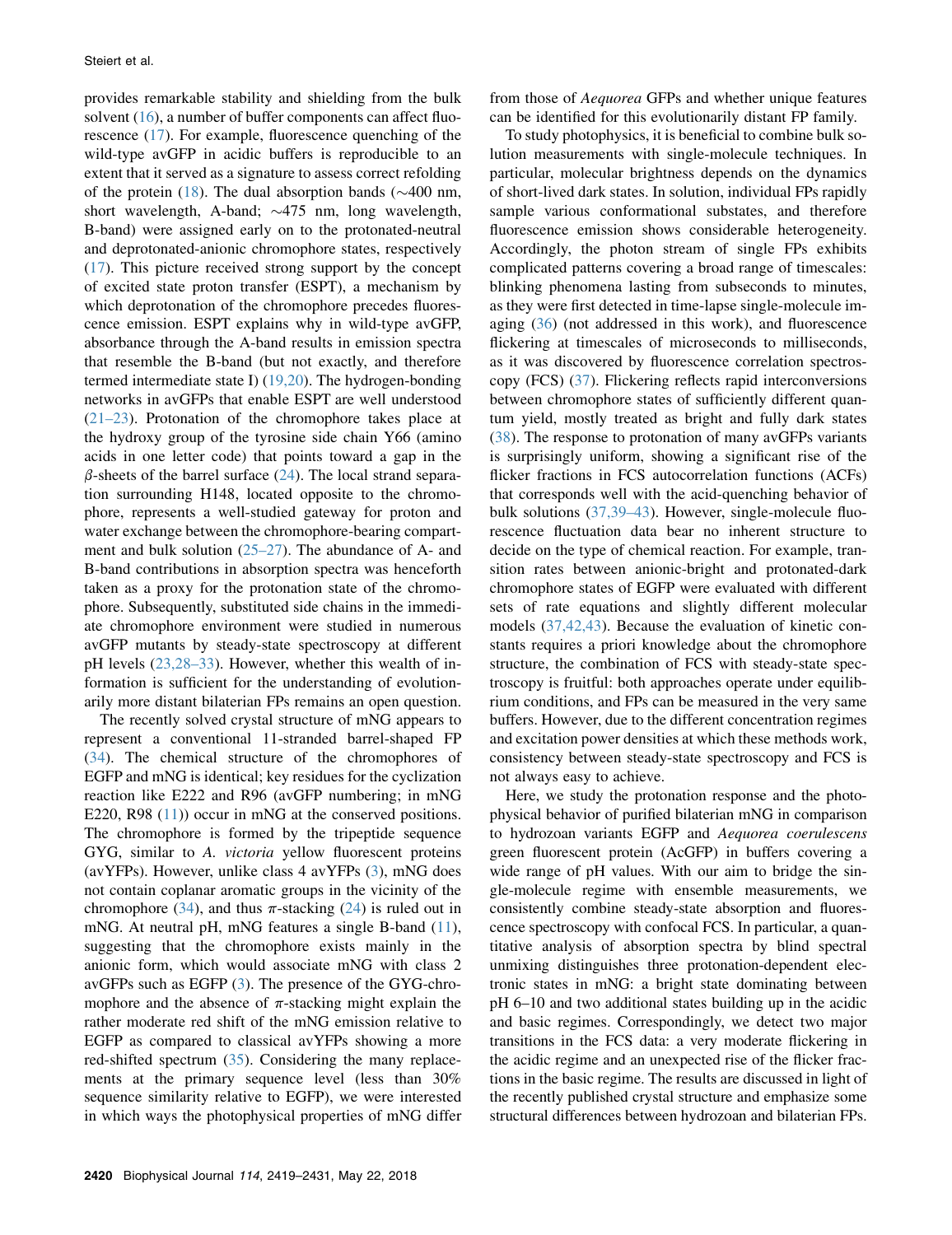# MATERIALS AND METHODS

## Cloning and purification of FPs

Coding sequences for EGFP (pEGFP-N1; Clontech, Takara, Saint-Germain-en-Laye, France), AcGFP1 (pLVX-AcGFP1-N1; Clontech), and mNG (pmNeonGreen-N1; Allele Biotechnology, San Diego, CA) were amplified, digested with BamHI/NotI, and ligated into  $pET-28a(+)$  vectors to obtain a sequence coding for the FP, a linker sequence (AAALE, amino acids in one letter code), and a C-terminal hexahistidine stretch (His-tag; H6). Using  $pET-28a(+)$  as a template, the His-tagged FPs were amplified again, digested with BamHI/MfeI, and ligated into pEGFP-N1 to obtain the final FP expression vectors: pEGFP-H6-N1, pAcGFP-H6-N1, and pmNG-H6-N1. For bacterial expression, we used the plasmid pNCSmNeonGreen (Allele Biotechnology). Additional information about primers, plasmids, and protein purification can be found in the [Supporting Material](#page-10-0).

#### Absorption spectroscopy

Absorption spectra were measured with a 10-mm light path in  $100-\mu L$ quartz cuvettes (105.201 QS; Hellma, Müllheim, Germany) with a VP-450 photometer (JASCO, Groß-Umstadt, Germany) at a scan speed of 400 nm/min. Absorption spectra of mNG in buffer were measured within the spectral interval of 250–600 nm with a step of 1 nm and spectral slit width of 1 nm. Solutions of mNG and EGFP with different pH were prepared by adding trace amounts of HCl or NaOH. Absorption spectra were measured after 2 min equilibration time within the spectral interval of 250–600 nm with 1 nm steps and spectral slit width of 1 nm. To account for pipetting inaccuracies, spectra were normalized to the absorbance at 278 nm.

To analyze the absorption data, we represented the set of spectra recorded at *m* wavelengths for *n* different pH values as an  $m \times n$  matrix **A**. The number of independent components contributing to the set of spectra represented by matrix  $A$  corresponds to its practical numerical rank  $k$ , which can be determined [\(44](#page-12-0)) using singular value decomposition. Once the number k of independent spectral components is estimated, one can carry out blind spectral unmixing to estimate the spectral features of the individual components as well as their contributions to the total spectrum depending on the control parameter (pH in this study). To do that, we employed a numerical technique of approximate nonnegative matrix factorization (NNMF) ([45\)](#page-12-1). This approach allows one, for a given nonnegative  $m \times n$  matrix **A** and an integer  $k < \min\{m, n\}$ , to find nonnegative matrices **W** and **H** of dimensions  $m \times k$  and  $k \times n$ , respectively, such that their product WH approximates A as close as possible, in the sense of minimizing the sum of squared residuals  $SSR = ||\mathbf{A} - \mathbf{W}\mathbf{H}||_F^2$ . From the viewpoint of an analysis of a set of measured absorption spectra represented by matrix A, the NNMF technique allows one to obtain estimates of spectral features of individual k components, which, in this notation, constitute columns of matrix W, and the contributions of the respective components to the total spectrum as a function of pH, which are represented by lines of matrix H. Robust algorithms for numerical solution of this problem have been described previously ([45\)](#page-12-1) and are relatively easy to implement.

In our implementation, we used a combination of the multiplicative update (MU) ([46\)](#page-12-2) and alternating least-squares algorithms [\(47](#page-12-3)). For the initial search, we employed the MU algorithm, which, if initialized with strictly positive matrices W and H, preserves their positivity throughout iterations. We initialized the columns of W with the mean values of the corresponding columns of A, whereas random numbers uniformly distributed on the interval (0, 1) were used to initialize entries of matrix H. A Monte Carlo search of the optimum solution was performed by repeatedly running the MU algorithm 1000 times with random initializations of H and selecting the output  ${W,H}$  that provides the smallest SSR. The results are further refined by the alternating least-squares algorithm, which was initialized using the matrices W and H produced at the previous stage. To guarantee nonnegativity of  $W$  and  $H$  in this step, the nonnegative least squares procedure is employed ([48](#page-12-4)). Finally, to ensure that the sums of contributions of the components for all values of the control parameter (pH) are close to unity in the least-squares sense, the results were rescaled as follows:  $W_{\text{out}} = WR^{-1}$  and  $H_{\text{out}} = RH$ . Here  $R = \text{diag}(r)$ , and vector r is a least-squares solution of the system of equations  $\mathbf{H}^{\mathrm{T}}\mathbf{r} = \mathbf{e}$ , where  $\mathbf{e}$  is a column  $n$ -vector with all entries equal to 1. The whole procedure was repeated 100 times, the resulting component spectra and their contributions as a function of pH were averaged, and the corresponding meansquare errors were calculated.

#### Steady-state fluorescence spectroscopy

Fluorescence excitation and emission spectra were measured in  $100-\mu L$ quartz cuvettes with a JASCO FP-8500 fluorescence spectrometer (JASCO, Easton, MD), using a spectral slit width of 2.5 nm in both the excitation and emission channels and a scan speed of 500 nm/min. Protein stock solutions in phosphate buffer (50 mM sodium phosphate, 100 mM NaCl, pH 7.5) were diluted to  $\sim$ 350 nM into the same buffer. Solutions with different pH were prepared by adding trace amounts of HCl or NaOH and equilibrating the sample for 2 min before measurement. Fluorescence excitation and emission spectra were normalized to the absorbance at 278 nm. Total fluorescence intensities were calculated from emission spectra by integrating the signals in the range of 505–650 nm.

# **FCS**

With confocal FCS, temporal signal fluctuations are measured in a microscopic focal volume that is statically placed in a solution of fluorescent molecules. Fluctuating fluorescence signals are recorded and correlated in time, and the resulting correlation functions are analyzed by models that describe chromophore transitions to transient dark states as well as diffusion through a three-dimensional Gaussian-shaped detection volume [\(5,38\)](#page-11-22).

FCS was performed with a confocal laser-scanning microscope LSM780 (Carl Zeiss AG, Jena, Germany) equipped with the Confocor3 extension. The temperature of the sample was  $28 \pm 1^{\circ}$ C. The GFP excitation/detection settings included the argon laser line with a wavelength of 488 nm, the corresponding dichroic mirror, a water immersion objective (C-Apochromat  $40\times/NA1.2$  W Korr UV-Vis-IR, Carl Zeiss AG), the confocal pinhole (34  $\mu$ m = 1 Airy unit), and a long-pass filter (LP 505 nm). To suppress detector-dependent artifacts (afterpulsing), autocorrelation was recorded in the cross-correlation mode using a 50/50 beam splitter and two independent detectors, which allowed us to reliably measure short flickering in the lower microsecond range [\(49](#page-12-5)). The excitation power density defined as  $I = 2P/(\pi w_0^2)$  could be varied in the range of 0.1–800 kW/cm<sup>2</sup>; routine FCS measurements were performed at 0.6 kW/cm<sup>2</sup>. Here,  $P$  is the total power of the exciting laser beam that was determined using a microscope-slide power meter (S170C; Thorlabs, Munich, Germany) at the objective lens. The parameter  $w_0$  is the  $1/e^2$ radius of the confocal detection volume in the focal plane, which was determined in calibration measurements based on the diffusion time  $\tau_D = w_0^2/(4D)$  of Alexa Fluor 488 (Thermo Fisher Scientific, Waltham, MA) in water at 28  $\pm$  1°C and using its reported diffusion coefficient of  $D = 414 \pm 10 \ \mu \text{m}^2/\text{s}$  at 25°C [\(50](#page-12-6)) adjusted to 28°C. To better resolve transient dark states related to FP chromophore flickering from diffusion-related fluorescence intensity fluctuations ([51\)](#page-12-7), we expanded the confocal detection volume by varying the pupil filling (ZEN software; Carl Zeiss AG) at the back aperture of the objective. Measurements were carried out with 15% ( $w_0 = 0.96 \pm 0.04 \ \mu \text{m}$ ), 20% ( $w_0 = 0.74 \pm 0.74 \ \mu \text{m}$ ) 0.01  $\mu$ m), or 100% pupil filling ( $w_0 = 0.20 \pm 0.01 \mu$ m) as indicated.

For FCS measurements, protein stock solutions stored in phosphatebuffered saline (pH 7.5) were diluted to 5 nM in 10 mM potassium phosphate buffer, for which the pH was adjusted by trace amounts of HCl or NaOH. Samples were equilibrated for at least 15 min at room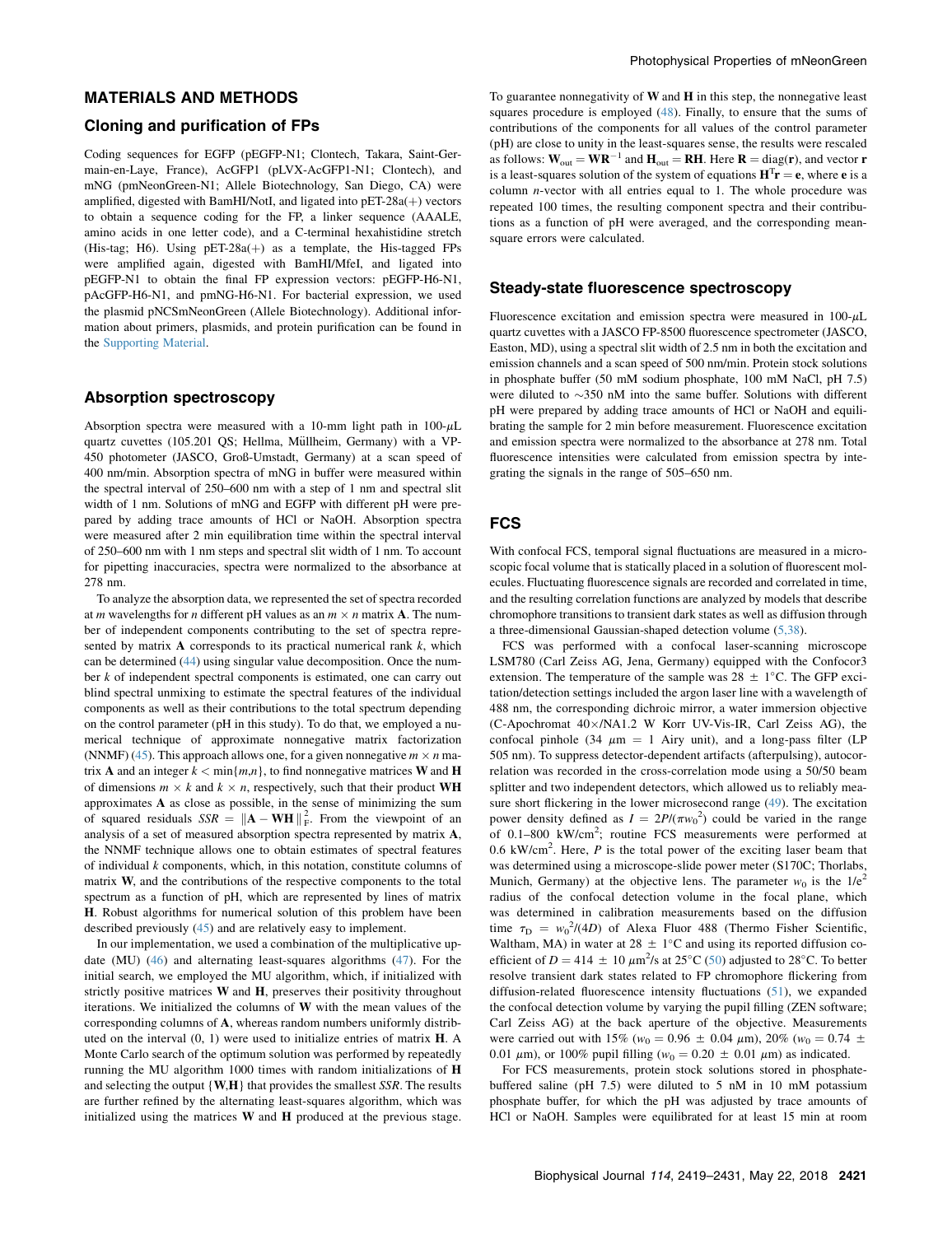temperature in #1.5 borosilicate glass-bottom slides (eight-well, Lab-Tek; Thermo Fisher Scientific) before mounting. Fluorescence intensity time traces were recorded and correlated in real time by the proprietary ZEN software (Carl Zeiss AG). For each condition, the results of 30-slong measurements were averaged over 30 runs. ACFs were analyzed with *PyCorrFit* (v0.9.8) software by applying the T-T-3D model function [\(52](#page-12-8))

$$
G(\tau) = G^T(\tau)G^D(\tau), \qquad (1)
$$

containing two exponential prefactors to account for fluorescence intensity flickering because of transient dark states

$$
G^{T}(\tau) = \left(1 + \frac{T_{1}}{1 - T_{1}} e^{-\frac{\tau}{\tau_{1}}}\right) \left(1 + \frac{T_{2}}{1 - T_{2}} e^{-\frac{\tau}{\tau_{2}}}\right), \quad (2)
$$

as well as a factor describing diffusion-driven number fluctuations in a Gaussian-shaped detection volume

$$
G^{D}(\tau) = \frac{1}{N} \left( 1 + \frac{\tau}{\tau_{D}} \right)^{-1} \left( 1 + \frac{\tau}{SP^{2} \tau_{D}} \right)^{-\frac{1}{2}}.
$$
 (3)

For fitting,  $\tau_1$  and  $\tau_2$  were constrained to the ranges of 1–5  $\mu$ s (very fast flickering or triplet transitions) and  $10-1000 \mu s$  (flickering), respectively. The structure parameter  $SP = 5$  was kept fixed at a typical instrumental value obtained from Alexa Fluor 488 measurements in buffer. Amplitudes for flickering  $(T_1$  and  $T_2)$  were kept free. For FCS measurements at varying pH, we used low excitation intensities  $(0.6 \text{ kW/cm}^2)$ . For fitting pH-dependent FCS data of mNG, we assigned an additional slow  $\tau_3$  (>1000  $\mu$ s) for external protonation-dependent flickering while keeping the diffusion time fixed to an average value that was determined under neutral-to-basic conditions.

<span id="page-3-0"></span>All FCS measurements were corrected for noncorrelated background intensity B contributing to the signal  $S = F + B$  in the respective channels (indexed 1 and 2):

$$
\frac{1}{N} = G^{D}(0) = G^{D}_{\exp}(0) \left( \frac{F_{1}}{F_{1} - B_{1}} \right) \left( \frac{F_{2}}{F_{2} - B_{2}} \right). \tag{4}
$$

The molecular brightness was expressed by counts per particle:  $CPP = F/N$ .

# RESULTS

#### Absorbance at different pH

To investigate the electronic substates of purified mNG (for details, see the [Supporting Material](#page-10-0)), we measured steadystate absorption spectra in buffers of different pH. The buffer system was first validated by EGFP, for which we observed the well-documented B-to-A-band conversion upon acidification, featuring an isosbestic point at 427 nm and a p $K_a = 5.9 \pm 0.1$  (Fig. S1) in good agreement with the published results [\(37](#page-11-20)). At neutral pH, the absorption spectrum of mNG is dominated by the long-wavelength B-band with a maximum at 506 nm ([11\)](#page-11-4). Reminiscent of avGFPs, when acidifying the buffer, mNG builds up a short-wavelength A-band with a maximum at  $\sim$ 400 nm, whereas the magnitude of the B-band decreases. The transition features an isosbestic point at 440 nm observed exclusively in the acidic regime ([Fig. 1](#page-3-0) A); in acidic buffers, the position of the B-band maximum is maintained within  $\pm 1$  nm. In contrast to EGFP, mNG shows a distinct behavior under basic conditions, in which the absorption maximum shows a gradual blue shift from 505 nm at pH 8.0 to 499 nm at pH 10.8 ([Fig. 1](#page-3-0) B). A small decrease of the peak absorbance is accompanied by a build-up of a shoulder at  $\sim$ 475 nm. This, along with an additional isosbestic point at 493 nm observed exclusively in the basic regime, suggests that the distinct changes in the basic regime are due to interconversion of two forms with different but closely overlapping spectra. Altogether, the observed behavior indicates the existence of at least three spectroscopically distinct forms of mNG.

With the intention of identifying elementary components in our set of spectra, we carefully defined the pH range at which each of the isosbestic points were maintained. Absorption spectra of mNG in solutions below pH 3.8 showed a global gradual blue shift of  $\sim$ 10 nm between pH 3.8 and 3.2, leaving a broad A-band-shaped absorption peak centered at 390 nm (Fig. S2 A). Because the magnitude of the blue shift matches the one that is observed for wildtype avGFP after acid denaturing [\(53](#page-12-9)), at pH 3.2, the integrity of the mNG  $\beta$ -barrel might already be lost. Importantly, below pH 3.8, the spectra do not cross the isosbestic point at 440 nm anymore, whereas the residual shoulder located at the position of the B-band is still present. Thus, pure



FIGURE 1 Absorption spectroscopy of mNG in 10 mM potassium phosphate of varying pH.  $(A)$  Absorption spectra in the acidic and  $(B)$  the basic regime are shown. Black hairlines represent experimental spectra; thick gray lines represent spectra recovered based on the results of blind spectral unmixing [\(Fig. 2\)](#page-4-0). The isosbestic points are indicated by arrows.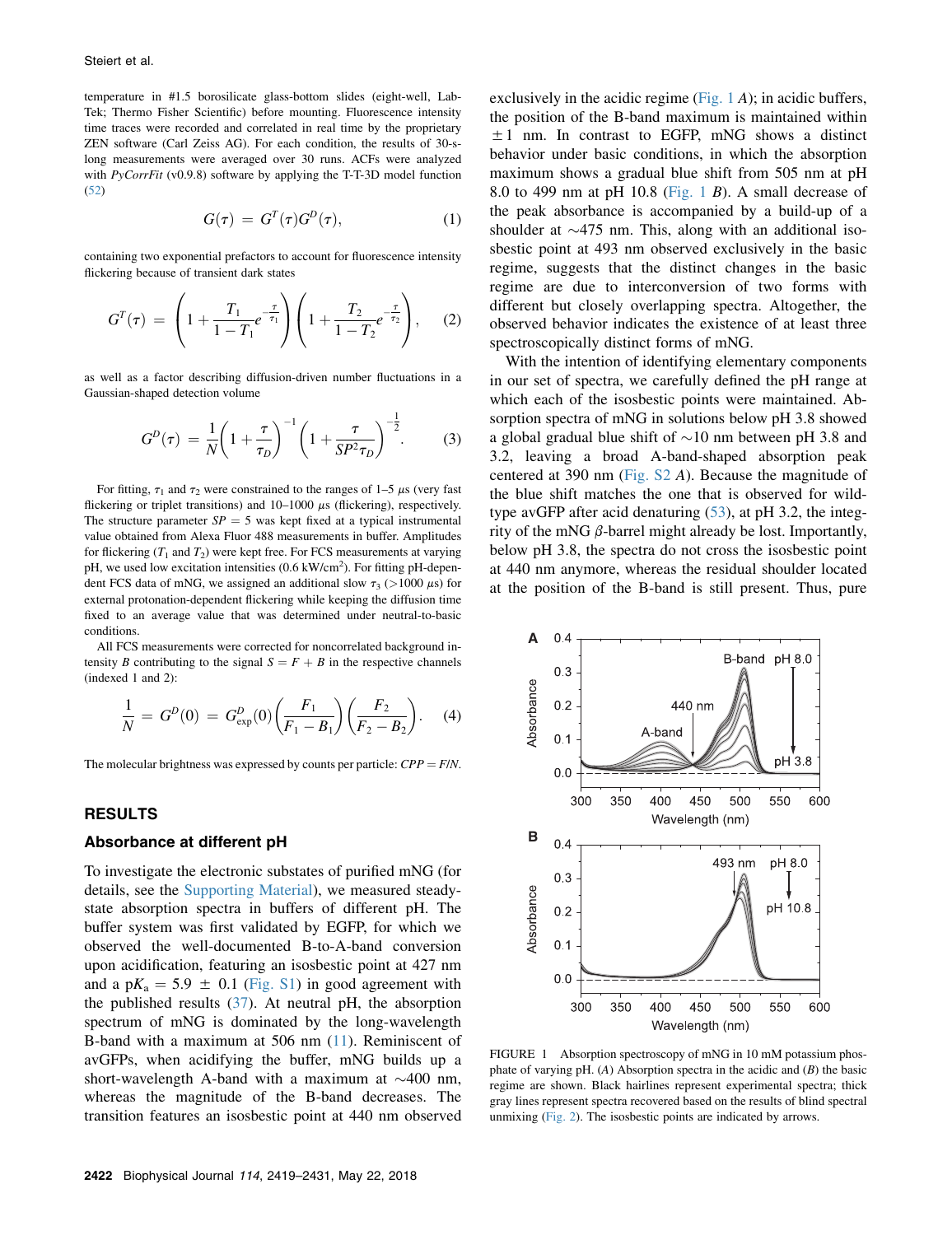A-band absorption is not accessible within the system of states characterized by the isosbestic point at 440 nm. Similarly, in the basic regime beyond pH 10.8, the spectra become unstable and show a slow but pronounced kinetics (Fig. S2 B) transforming the most basic shape of the spectrum into a broader, strongly blue-shifted feature while maintaining yet another isosbestic point at 457 nm. Again, the blue shift of  $\sim$ 20 nm is reminiscent of what was observed for base-denatured wild-type avGFP [\(53](#page-12-9)), suggesting a partial denaturing of mNG at pH 11.3. The transformation progresses with a rate constant of  $0.026 \pm 0.003$  min<sup>-1</sup> and approaches a mixed state featuring two peaks (Fig. S2, B–D). Taken together, we found that both isosbesic points (440 and 493 nm) that govern the behavior at moderate pH values are maintained in the pH range of 3.8–10.8.

Within this pH range, the analysis of the singular values of the matrix composed of the experimentally measured absorption spectra revealed that three independent spectral components are necessary to represent the set of absorption spectra for the given level of experimental errors. We were able to obtain their spectral features (Fig.  $2A$ ) and contributions ([Fig. 2](#page-4-0) B) using blind spectral unmixing based on NNMF (for details, see [Materials and Methods](#page-0-1)). The results reveal that the contributions of all three components show a pronounced pH dependence: the mNG absorption spectra around the neutral pH are dominated by the component

<span id="page-4-0"></span>

FIGURE 2 Blind spectral unmixing of mNG absorption spectra in the pH range 3.8–10.8. (A) Reconstructed spectra of the coexisting chromophore states dominating the acidic (magenta), the neutral (green), and the basic (blue) pH range (hairlines represent one standard deviation error bounds) and  $(B)$  their relative contributions at varying pH (same color code as in (A)) are shown.

with a maximum of 506 nm ("neutral form") showing a bell-shaped pH dependence, reaching  $\sim 60\%$  at the neutral pH and vanishing in the acidic and basic regimes. The second component showing strong A-band absorption corresponds to the protonated state of mNG (''acidic form''). Although the component dominates in the acidic environment with a fraction of more than 80% at pH 4.0, its contribution rapidly vanishes at and above the neutral pH. A third component, featuring a maximum at 495 nm and a pronounced shoulder at 450 nm, dominates in the basic regime ("basic form"), its contribution reaching  $\sim 90\%$  at pH 10.8. Interestingly, below pH 10, the basic form vanishes rather slowly, following an almost linear pH dependence. As a consequence, at physiological pH,  $\sim$ 30% of mNG is still in the basic form, whereas between pH 5 and 6 all three forms coexist, with significant contributions exceeding 10%.

We noticed that the reconstructed spectrum of the acidic form of mNG shows an unexpected shoulder at 508 nm, a position characteristic of the B-band. Therefore, the question arises whether the spectrum of the acidic form correctly reflects the properties of the acidic form or rather contains an artifactual ghost band resulting from the restricted pH range used in spectral unmixing. Revisiting the EGFP absorption spectra showing a single isosbestic point as a control, we observed a similar phenomenon: blind spectral unmixing returns the spectra close to the outmost pH extremes as elementary forms, whereby the acidic form still shows a nonvanishing shoulder at the position of the B-band (Fig. S3 A). Of note, the resulting  $pK_a$  =  $6.01 \pm 0.03$  calculated from the contributions was slightly higher (Fig. S3 B) compared to the published value based on bulk fluorescence  $(37)$  $(37)$  and our own data (Fig. S1 B). The small shift may indicate a small but significant overestimation of the abundance of the acidic form, probably owing to the long-wavelength shoulder.

To further systematically address this point for mNG, in which three chromophore states are involved, we performed blind spectral unmixing for the same data set with different boundaries of the pH range (Fig. S4). In the acidic regime, the shoulder at 508 nm indeed progressively decreases as the lower pH boundary gradually approaches pH 3.8 from above, whereas the spectral shapes of the neutral and basic forms remain stable (Fig. S4 A). Concomitantly, the contribution of the acidic form is reduced at the benefit of the neutral form, whereas the contribution of the basic form remains largely unaffected (Fig. S4 B). Likewise, when the upper pH boundary gradually approaches pH 10.8 from below, an increasingly blue-shifted spectrum of the basic form is recovered, whereas the spectral shapes of the neutral and acidic forms remain stable (Fig.  $S4$  C), and the basic form reduces its contribution at the benefit of the neutral form (Fig. S4, C and D). We believe that such trends could be used to identify and remove ghost bands and extract pure spectral shapes that better reflect the physical properties of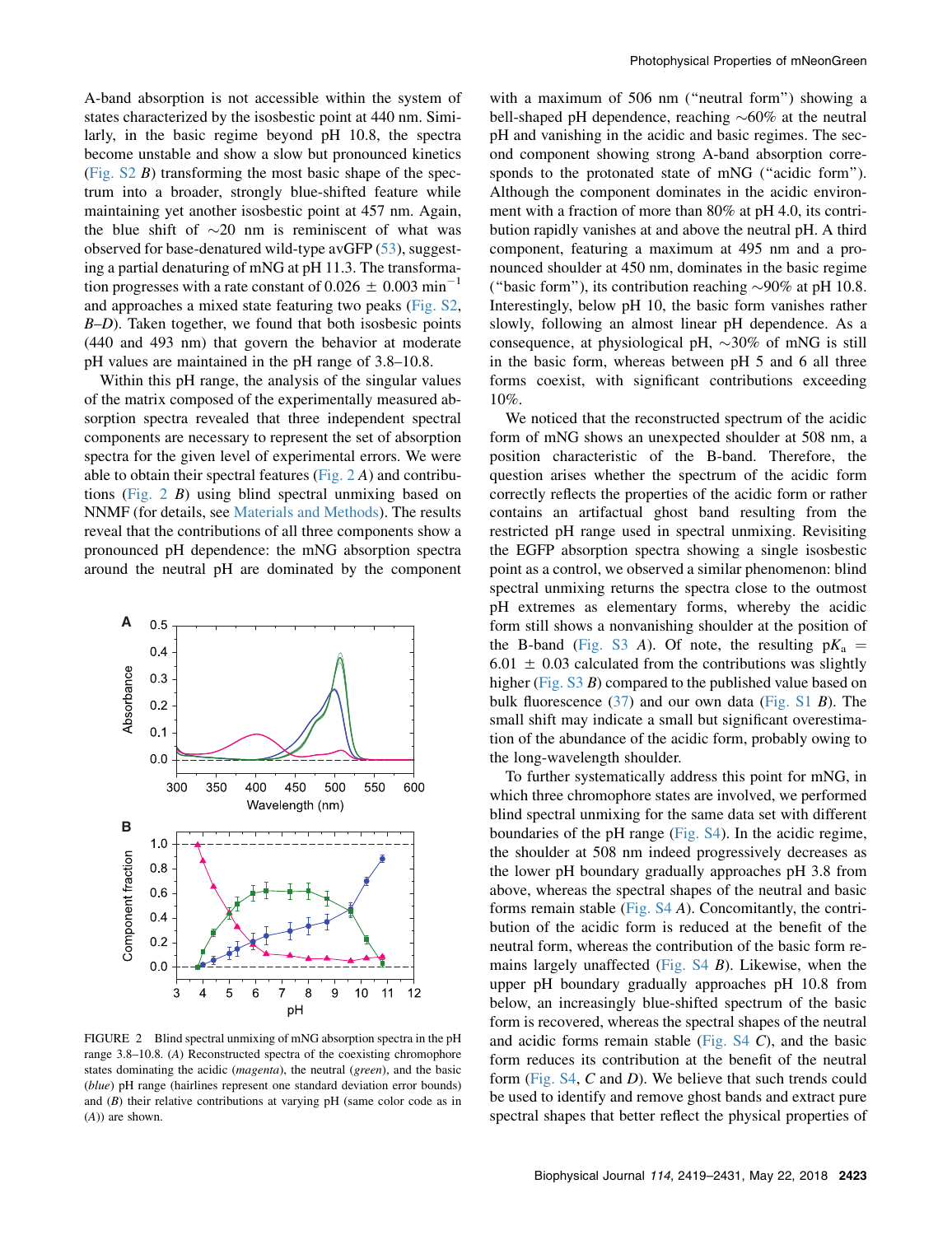the chromophore; this intriguing question, however, lies outside the scope of the current work. For our mNG and EGFP examples, we can state that the errors related to the ghost bands are expected to remain below 10%.

## Steady-state fluorescence at different pH

Fluorescence excitation and emission spectra of mNG measured as a function of pH show the behavior that qualitatively follows that of absorption (Fig.  $3 \text{ }\mathbf{A}$ ). In the acidic regime, the spectral shapes and the maxima are maintained for both excitation and emission ( $\lambda_{\text{ex,max}} = 506 \text{ nm}$ ;  $\lambda_{\text{em,max}} = 517 \text{ nm}$ , whereas for the basic regime, a gradual hypsochromic shift is observed  $(\sim)$  nm for excitation spectra and  $\sim$ 4 nm for emission spectra). Normalizing to the protein content at 278 nm indicates that the emission maxima decrease under acidic and basic conditions, when fluorescence is excited at the absorption B-band. With  $\lambda_{\text{ex}}$  = 400 nm, the fluorescence emission ( $\lambda_{\text{em,max}}$  = 517 nm) is reduced to less than 1% compared to the emission excited at  $\lambda_{\text{ex}} = 488$  nm. In contrast to 488-nm excitation, the emission maxima observed with  $\lambda_{ex} = 400$  nm

<span id="page-5-0"></span>

FIGURE 3 Steady-state fluorescence of mNG. (A) Excitation and emission spectra measured in acidic (magenta), neutral (black), and basic (blue) phosphate buffer are shown. Although neutral and acidic emission maxima superimpose (*black vertical line*), the basic spectra are blue shifted. A typical GFP excitation wavelength is shown for comparison (488 nm, red vertical line). (B) The pH-dependence of total fluorescence intensity (emission range 505–650 nm) of mNG (black squares) is shown. The pH range subjected to blind spectral unmixing (pH 3.8–10.8, [Fig. 2](#page-4-0) B) was used to reconstruct the total fluorescence intensity (red line) based on the relative contributions of the basic and neutral form; for details, see text.

grow with increasing pH (data not shown). Because the A-band-excited fluorescence intensity would decrease with increasing pH, we associate this fluorescence with the minor emission of the basic form because of its low absorption at 400 nm (see Fig.  $2A$ ). As such, either the plateau of residual contributions of the acidic form in the basic regime is insignificant (Fig.  $2 B$ ), or ESPT is negligible in mNG.

The pH-dependent total fluorescence intensity of mNG  $(\lambda_{\rm ex} = 488 \text{ nm})$  is highest at neutral pH and decreases toward both acidic and basic conditions, showing a more dramatic drop in the acidic regime (Fig.  $3 B$ ). Because we had determined the relative fractions of three potential chromophore states by absorption spectroscopy, the total intensity can be interpreted as a sum of their individual contributions weighted by a product of the corresponding absorbance at a given excitation wavelength and the respective fluorescence quantum yields. Assuming that each of these forms has a pH-independent quantum yield, the problem of how these forms contribute to the total fluorescence intensity therefore constitutes a system of three linear equations, for which the quantum yield of two forms can be calculated relative to a third. Considering the acidic form to be nonfluorescent and taking the neutral form as a reference, we determined the relative quantum yield of  $0.90 \pm 0.04$  for the basic form (Fig.  $3 B$ ). Notably, the fit shows a slight systematic deviation below pH 5, which we attribute to the residual long-wavelegth shoulder (ghost band—for details, see [Discussion\)](#page-8-0) of the acidic form that induces small errors in the contributions of all forms. Despite this uncertainty, the plateau of total fluorescence intensity of mNG within the pH range of 7–10 is fairly well-reconstructed by the coexisting neutral and basic forms, showing approximately the same molecular brightness for excitation at 488 nm.

# FCS under neutral conditions

To characterize freely diffusing mNG in comparison to EGFP and AcGFP (for protein sequences, see [Supporting](#page-10-0) [Material](#page-10-0)) in greater detail, we applied FCS, a single-molecule-sensitive method to analyze fluorescent molecules in a small detection volume in free solution [\(5,38\)](#page-11-22). To better resolve transient dark states related to chromophore flickering from purely diffusion-related fluorescence intensity fluctuations, we expanded the focal volume by varying the degree of back aperture underfilling. Larger focal volumes shift the corresponding ACFs to longer lag times, reflecting the prolonged dwell times, whereas rates of photophysical processes remain unaffected. At moderate excitation powers, representative ACFs for mNG in phosphate buffer at pH 8.0 show the characteristic decay that is dominated by the dwell time of the molecules in the detection volume (Fig. S5 A). Under neutral conditions, for all three FPs, the measured ACFs could satisfactorily be fitted with a model containing up to two prefactors describing flickering (triplet transitions or photoinduced isomerization/protonation), as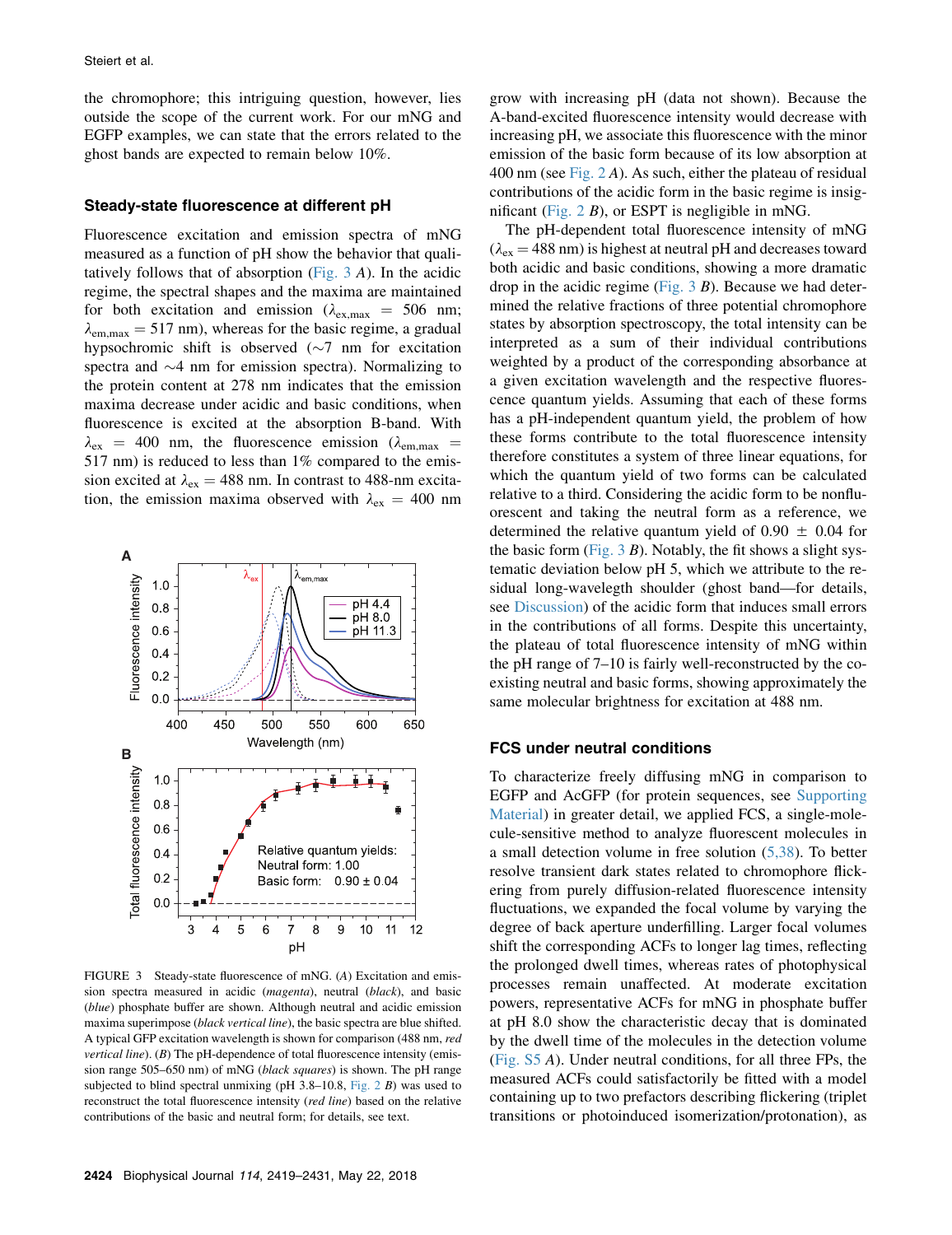well as a single-component expression for diffusion-related fluorescence fluctuations. The latter assumes a three-dimensional Gaussian shape of the detection volume, which is justified by the very good fit for different degrees of underfilling. Irrespectively of the size of the detection volume, the diffusion coefficients (mNG: 97  $\pm$  9  $\mu$ m<sup>2</sup>/s; EGFP: 99  $\pm$ 9  $\mu$ m<sup>2</sup>/s; AcGFP: 99  $\pm$  12  $\mu$ m<sup>2</sup>/s) of all three FPs were in good agreement to literature ([54\)](#page-12-10) and testify to the absence of any FP aggregates after purification (Fig.  $S5 B$ ).

Additionally, we addressed the excitation power density as an important experimental starting point for the FCS analysis. We consistently used a detection spot size with  $w_0 = 0.74$  µm as a compromise, providing a significantly larger focal volume at high enough excitation power densities  $(0.1-2 \text{ kW/cm}^2)$ . Under neutral buffer conditions, the ACF of all three FPs contains flickering at two different timescales. One is a very fast flicker process in the range of  $1-5 \mu s$ , contributing only little to the overall amplitude, that is independent of both pH and excitation power and, thus, unlikely to be associated with triplet transitions ([51\)](#page-12-7). We determined the highest contribution of very fast flickering for EGFP (2.1  $\mu$ s; 13%) followed by AcGFP (2.4  $\mu$ s; 5%) and mNG  $(2.4 \mu s; 4\%)$  (data not shown). In contrast, a distinct excitation-power dependence was observed for another flicker process at timescales of several hundred microseconds, showing a consistent increase in rate and amplitude for all three FPs  $(Fig. S6, A-C)$ , suggesting that this transition is photoinduced. The associated correlation times are longest for AcGFP (up to  $600 \mu s$ ) and shortest for mNG (up to 400  $\mu$ s), with photoinduced flicker amplitudes smallest for EGFP, followed by mNG  $(\sim 40\%$  higher than EGFP) and AcGFP ( $\sim 80\%$  higher than EGFP).

#### FCS at different pH

We next performed FCS measurements in phosphate buffer solutions that were used for bulk spectroscopy and covering the same range of pH. Because sample preparations inevitably vary in concentration when diluting to the nanomolar regime, parameters linked to absolute number of particles show scatter that markedly exceeds the error in FCS measurements. We therefore focused on the molecular brightness (counts per particle, CPP) as a readout that does not depend on the exact concentration. FCS measurements of EGFP at different pH illustrate a typical FP response to protonation. Consistent with the view that chromophore protonation affects fluorescence emission, fast photoinduced flickering on the timescale of several hundred microseconds increases dramatically at low pH. For EGFP under acidic conditions, both exponential decays are clearly visible in

<span id="page-6-0"></span>

FIGURE 4 FCS measurements of EGFP, AcGFP and mNG at varying pH. (A) ACFs of EGFP illustrating the effect of protonation are shown. Note the pronounced increase of the amplitudes due to very fast flickering and photoinduced flickering with respect to diffusion-related contributions (dashed line). (B) The pH-dependence of the fast photoinduced flicker fractions of EGFP and AcGFP is shown. (C) The CPPs of EGFP and AcGFP decrease in the acidic regime, reflecting the increasing fraction of FPs lingering in transient dark states. (D) ACFs of mNG illustrating the effect of protonation show rather slow flickering of moderate amplitude (diffusion-related contributions, dashed line). (E) The pH-dependence of fast photoinduced flicker fractions (open squares) and slow flicker fractions (filled squares) of mNG is shown. Note the additional flickering that builds up at high pH. (F) The CPP of mNG decreases at both ends of the pH spectrum. Below pH 9, the molecular brightness of mNG is consistently increased with respect to Aequorea GFPs (C). The fitting of sigmoidal inflections with an expression for dose-response curves returned  $pK_a$  values for each transition. To see this figure in color, go online.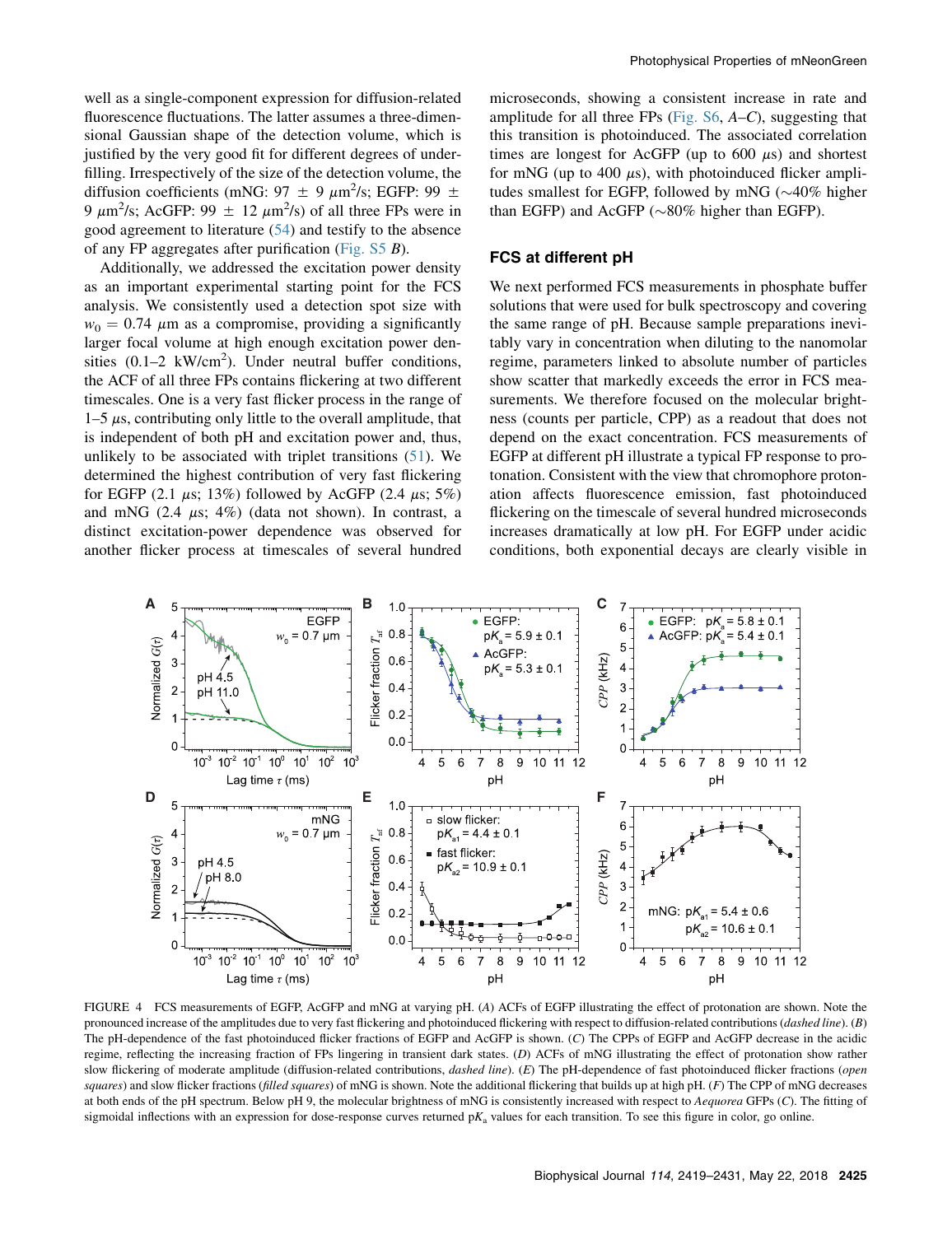the ACF and can be well-separated from diffusion (Fig.  $4A$ ). The magnitude of the pH-dependent response is quite similar for EGFP and AcGFP, as reflected by the concurrent rise of the fast flicker fraction below pH  $6$  [\(Fig. 4](#page-6-0) B). The flickering-related amplitude (flicker fraction) increases from a constant plateau of  $\sim 8\%$  (EGFP) and 17% (AcGFP) under neutral and basic conditions to more than 80% under acidic conditions for both FPs. The behavior of flicker fractions is paralleled by the flicker rates, showing a stable plateau between pH 7 and 11 followed by a systematic increase below pH 6 (Fig.  $S7$  A). The plateau was previously interpreted as an internal protonation-dissociation reaction involving the chromophore and a closely located proton acceptor site ([37\)](#page-11-20). Fitting of sigmoidal dose-response curves yielded  $pK_a = 5.9 \pm 0.1$  for EGFP in very good agreement with spectroscopic data ([37\)](#page-11-20) and  $pK_a = 5.3 \pm 0.1$  for AcGFP, for which, to our knowledge, no reference value is available. Correspondingly, EGFP and AcGFP show a progressive decrease of CPP in the acidic regime characterized by about the same  $pK_a$  values ([Fig. 4](#page-6-0) C).

The picture for mNG is, however, more complicated. Compared to Aequorea GFPs, the visible protonation-driven increase of the flicker amplitudes under acidic conditions is moderate (Fig.  $4 D$ ). When keeping all correlation times free during fitting, the amplitudes of photoinduced flickering (several 100  $\mu$ s) seemed to decrease at lower pH. The corresponding CPP therefore stayed apparently constant over the entire acidic range (data not shown). The fit result was clearly in contradiction to the ensemble measurements, in which we see a distinct fluorescence quenching at low pH ([Fig. 3](#page-5-0) B). Revisiting the fit parameters, we noticed that the diffusion times of mNG decreased at low pH, indicating that an additional process interfering at this timescale was left unaccounted for. Reevaluating the ACFs with a fixed diffusion time typical for the neutral-to-basic conditions revealed an additional slow flicker process at timescales of several milliseconds, reminiscent of what Widengren et al. observed for EGFP using larger detection volumes ([51\)](#page-12-7). Each of the amplitudes associated with fast ( $\sim$ 150  $\mu$ s) and slow flickering ( $\sim$ 2.5 ms) showed distinct changes at either extreme of the pH spectrum: the fractions of photoinduced flickering remain constant at a level of  $13 \pm 1\%$  over a broad pH range and increase only above pH 9, whereas slow flickering is undetectable in the neutral and basic regime and exclusively builds up below pH 7 ([Fig. 4](#page-6-0) E). Thus, the slow flickering of mNG can be associated with external protonation of its chromophore.

<span id="page-7-0"></span>Interestingly, all three flicker rates of mNG show remarkable stability across the entire pH range (Fig.  $S7 B$ ). Taking both fast and slow flickering into account, the CPP progres-sion [\(Fig. 4](#page-6-0)  $F$ ) qualitatively resembles the bell-shaped total fluorescence intensity as it was observed in ensemble measurements (Fig.  $3 \, B$ ), supporting the above assumption of pH-independent quantum yields of the distinct neutral and basic chromohore forms.

# FCS using diffraction limited settings

Finally, to compare the molecular brightness (CPP) of mNG with the two Aequorea GFPs across a broader excitation power range, we returned to diffraction-limited illumination ([Fig. 5\)](#page-7-0). Although too-low excitation powers suffer from insufficient statistics, too-high excitation powers can also pose problems, because additional photophysical processes like triplet transitions, photobleaching, and fluorescence saturation may lead to considerable distortion of the ACFs. Therefore, one is usually interested to operate in a regime in which the fluorescence intensity scales linearly with the excitation power.

Under neutral conditions, in which the acidic form of mNG is absent, two flicker times were sufficient to fit the data of all three FPs. Although all parameters were kept free during the fit, the prior knowledge from experiments with enlarged focal volumes turned out to be crucial for fitting at the limit of low excitation intensities, at which diffusion- and flickering-related fluctuations are indistinguishable. At intensities larger than 10 kW/cm<sup>2</sup>, diffusion times are strongly affected by photobleaching and saturation, whereas additional excitation-driven triplet transitions build up at very short correlation times of several microseconds (data not shown). At higher powers of  $\sim$ 100 kW/cm<sup>2</sup>, the molecular brightness values reach a maximum to finally decrease and converge to approximately the same value. The decrease at extremely high laser powers has been previously explained by photobleaching via higher-order excited states ([55\)](#page-12-11). As a result, the CPP determined for all three FPs at nanomolar concentrations is a remarkably stable parameter: at low powers, mNG shows consistently a threefold higher molecular brightness compared to AcGFP and a 1.4-fold higher molecular brightness relative to EGFP.

To determine the power density range at which the fluorescence is proportional to excitation, we quantified the downward deviation from the linear dependence of CPP



FIGURE 5 Molecular brightness of mNG (black squares), EGFP (green circles), and AcGFP (blue triangles) determined across a broad excitation power density range with a diffraction limited focal volume. At lower excitation powers, the CPPs increase linearly (gray lines, slope 1) with the excitation power density. Excitation powers at which the CPP deviated down from the linear dependence by 10% (colored vertical lines) were used to determine the saturation intensity  $(I_s)$ ; for details, see text.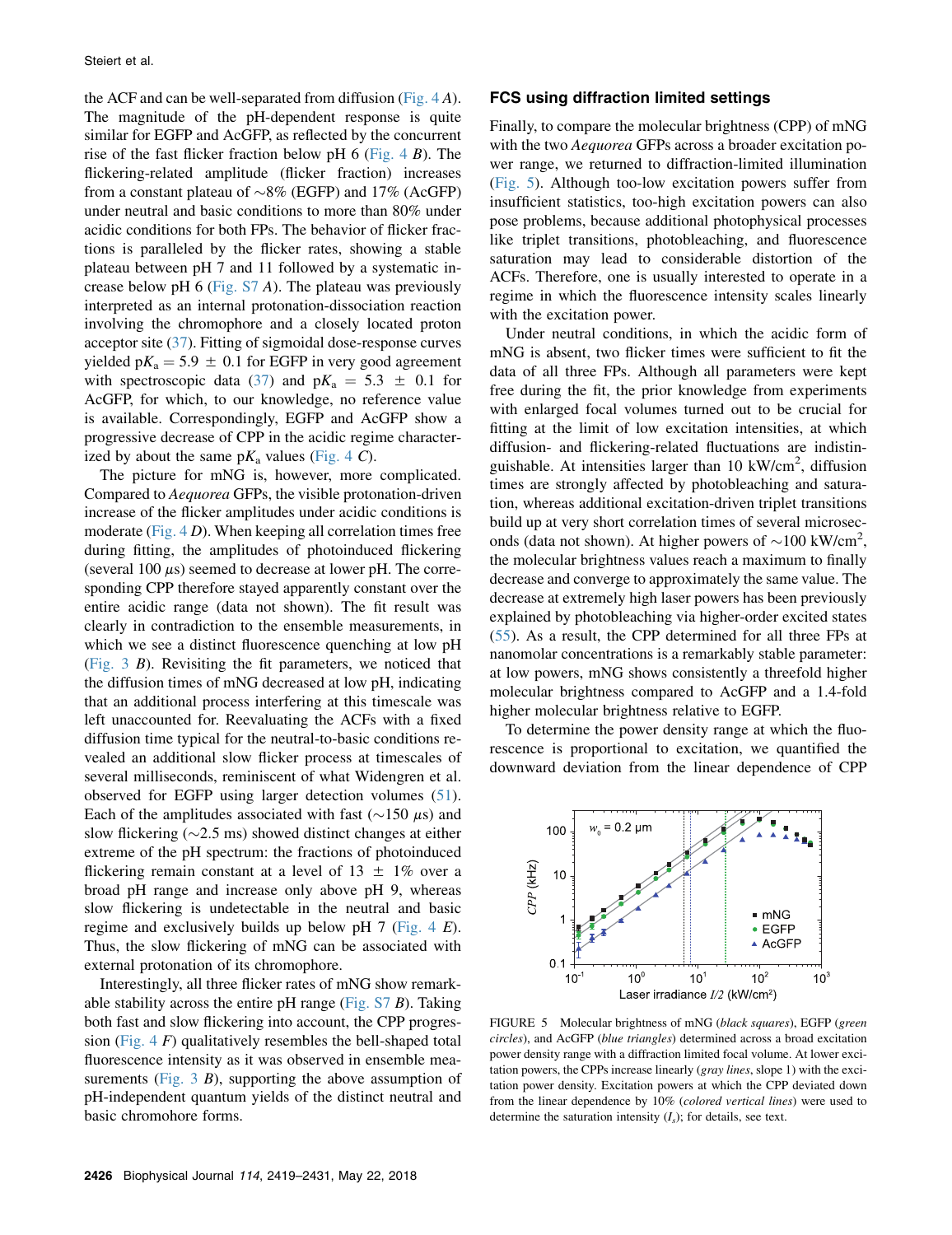values due to fluorescence saturation as compared to the linear increase represented by low excitation powers ([Fig. 5\)](#page-7-0). A 10% loss is reached at 5.9 kW/cm<sup>2</sup> for mNG (corresponding saturation intensity  $I_s = 53$  kW/cm<sup>2</sup>), at 7.6 kW/cm<sup>2</sup> for AcGFP  $(I_s = 68 \text{ kW/cm}^2)$ , and at 27.9 kW/cm<sup>2</sup> for EGFP  $(I_s = 251 \text{ kW/cm}^2)$ . Thus, EGFP is much less prone to saturation effects than mNG and AcGFP. In summary, all three FPs perform well for the experimentally relevant excitation power densities up to 2 kW/cm<sup>2</sup>, at which, for typical diffraction-limited detection volumes, mNG reaches a molecular brightness of  $\sim$ 10 kHz/particle.

# <span id="page-8-0"></span>**DISCUSSION**

The spectroscopic analysis presented in this work aims to characterize fluorescence properties of recombinant mNG in comparison to Aequorea GFPs. The superior brightness reported for mNG based on bulk fluorescence ([11](#page-11-4)) is confirmed at the single-molecule level. The linear range of fluoresence emission as a function of the excitation power density is reduced for mNG as compared to EGFP but still sufficiently broad to employ the typical excitation powers of confocal imaging and FCS applications. Within this power range, CPP up to 10 kHz/particle can be achieved for mNG in confocal FCS without compromising linearity. The diffusion of all three FP variants suggests a monomeric state in solution; none showed aggregation behavior either in bulk cuvette experiments or in FCS measurements. As such, mNG outperforms Aequorea GFPs for biochemical analysis when excited with the classical argon laser lines (488 or 514 nm).

However, pH-dependent sets of mNG absorption spectra indicate a more complex photophysical signature of this FP. In contrast to EGFP, for which a single protonation step converts the fluorescent anionic form into a nonfluorescent neutral form, mNG fluorescence is quenched by protonation under acidic conditions and, additionally, by deprotonation at very high pH. In the neutral-to-basic regime, two electronic forms of mNG coexist, whereas in the acidic regime, because of external protonation, the number of coexisting forms increases to three. Importantly, when using 488-nm excitation, two independent observations suggest that the neutral and basic forms of mNG have almost the same molecular brightness. First, the total fluorescence can be fairly well-reconstructed by the relative contributions of the basic and neutral forms. Second, when correctly accounting for flickering in FCS, CPP values show a similar pH dependence as bulk fluorescence. The latter indicates that the fitted amplitudes in FCS analysis reflect true particle numbers, which in turn implies that the two forms have very close fluorescence quantum yields. As a result, the neutral and basic forms appear indistinguishable in intensity-based applications; the number of counts in pixels of confocal images, as well as the particle numbers in FCS, represent a faithful readout for the concentration of mNG protein in the observed sample volume.

#### Blind spectral unmixing of absorption spectra

Disentangling the interconversion of two states in sets of absorption spectra, all crossing in the same isosbestic points, is relatively easy and can be carried out in different ways, including the approach based on NNMF. Blind spectral unmixing by NNMF gains its full power, however, in cases in which more than two states coexist simultaneously and interconvert into each other as a function of a control parameter. In terms of absorption spectra, such a system does not exhibit a common set of isosbestic points over the entire range of the control parameter, which is exactly the situation we observed for mNG, for which two distinct isosbestic points were identified in the extreme acidic and basic regimes ([Fig. 1\)](#page-3-0). Here, by using this approach, we were able not only to reconstruct the elementary spectra that represent electronic substates of the mNG chromophore but also obtained their relative contributions as a function of pH, a quantity that can be compared with independent experimental readouts. Thus, the approach provides an exciting framework to consistently link spectroscopically defined electronic substates with bulk fluorescence behavior as well as photodynamic properties resolved at the singlemolecule level.

The core assumption of the NNMF approach is that the system exhibits a finite number of states, each of them characterized by a particular absorption spectrum, whose shape and position do not depend on the control parameter. In reality, these assumptions are not always met. Indeed, as is observed for both EGFP and mNG, at extreme pH conditions, conformational changes of the barrel structure globally affect the chromophore and, hence, its spectral features. For example, below pH 3.8, successive protonation of mNG not only further populates the protonated state of the chromophore (A-band) but also induces a gradual blue shift of the absorption band. Thus, those spectra cannot be included in the NNMF-based analysis, and the range of control parameters should be appropriately restricted. Furthermore, in reality, at the limits of this restricted range, still more than one form may contribute to the observed absorption spectrum. Based on the data alone, however, the algorithm cannot make a distinction between mixtures of several states or single states with complex absorption bands. As a result, the algorithm tends to treat the limiting spectrum as an elementary shape, which may lead to the appearance of ghost bands in reconstructed elementary spectra. Our analysis suggests that ghost bands tend to vanish when systematically extending the control parameter range (in our case, pH). We believe that such trends can successfully be used for their identification and elimination. To judge on the chemical identity of one or several states associated with elementary forms as revealed by the NNMF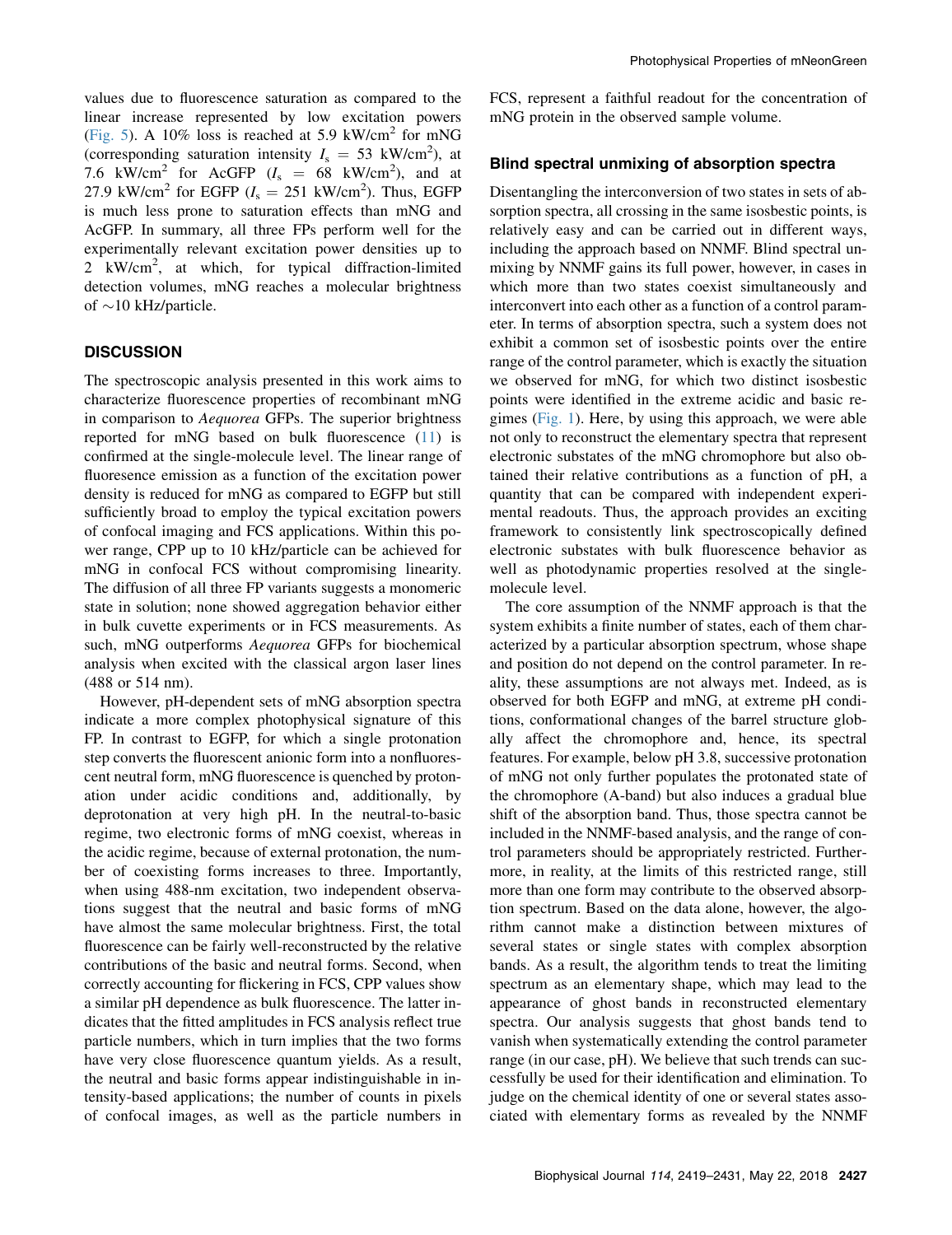analysis, one would have to bring in additional experimental and mathematical approaches.

A conceptually similar data analysis approach was recently used to study absorption spectra of pH-sensitive avGFP mutants [\(29](#page-11-23)). For some mutants, the reconstructed spectra of the acidic form showed simultaneously both A- and B-band contributions, which were termed ''mixed states'' and explained by a two-site protonation model ([29\)](#page-11-23). In light of this discussion, it seems very likely that the presence of the B-band in these cases was a spectrum reconstruction artifact.

# **FCS**

In the FCS data of avGFPs, the concomitant rise of both the magnitude of A-band absorption as well as the flicker fractions and rates in the acidic regime provides compelling evidence for observing well-defined transitions between an anionic fluorescent state and a protonated nonfluorescent state of the chromophore [\(37,40,42,43\)](#page-11-20). This could be confirmed for mNG, for which external protonation leads to a consistent rise of flickering upon acidification. In contrast to avGFPs, however, the mNG flicker rates are one order of magnitude smaller and, surprisingly, pH independent. The fact that protonation is not diffusioncontrolled suggests slow conformational rearrangements of the tertiary structure as a prerequisite for protonation of the chromophore.

In the neutral-to-basic regime, interpretation of the flicker processes appears to be more complicated even when revisiting avGFPs. Haupts et al. claimed that the plateau behavior of residual flickering is a result of ''internal'' protonation ([37\)](#page-11-20). However, this model bears the implicit assumption that the proton wires leading to external protonation of the phenolic hydroxy group (Y66) and those leading to internal protonation are topologically disconnected. Otherwise, it is not clear why ''internal'' protons transiently quenching the chromophore at the same phenolic hydroxy group would not be exchanged with bulk solution. Elsliger et al. pointed out that proton acceptor sites different from the phenolic hydroxy group are unlikely to exist within the accessible pH range ([30\)](#page-11-24). Based on excitation power dependences in FCS data, other groups have claimed that photoinduced isomerization represents a more likely cause for flickering in the neutral-to-basic regime ([39,51](#page-11-25)). Our FCS data also point toward this direction, because we observe a pronounced excitation power dependence of the flicker rates and amplitudes for all three FP variants at previously unexplored low excitation power densities.

In this context, it is striking that we observe for mNG at both extremes of the pH spectrum protonation events with opposite effects. Although under acidic conditions protonation amplifies flickering, under basic conditions it is deprotonation, a finding that cannot be reconciled within the framework of internal protonation. The pH-dependence of the slow flicker fraction associated with external protonation is closely correlated with the buildup of the contributions of the nonfluorescent acidic form as determined by blind spectral unmixing. In contrast, the pH-dependent contributions of the neutral and basic forms determined by blind spectral unmixing and the fluorescence flicker fractions measured at different pH by FCS do not superimpose. Thus, it is unlikely that flickering represents transitions between these two forms. This notion is corroborated by reconstructing the total fluorescence intensity, which suggests that the basic and neutral forms have similar molecular brightness and appear therefore indistinguishable in FCS. The remarkably constant pH-independent fraction of fast flickering in the regime in which the basic and neutral forms interconvert suggests rather that populating the dark states is governed by a generic mechanism with equal transition rates for both forms. In the basic regime, the  $pK_a$  values marking the decrease of the total fluorescence, the decrease of the CPP, and the rise of flicker fractions consistently match at about pH 10, suggesting a critical conformational change in the chromophore environment that reinforces the population of dark states. In this line of thinking, the removal of a second proton could have an indirect effect of reducing the number of H-bonds in the immediate chromophore environment, thus leading to more structural flexibility and subsequently a higher probability for internal conversion ([35\)](#page-11-18). Furthermore, the transition at pH 10 coincides with a kink leading to a sudden rise in the contributions of the basic form. Thus, the same protonation/deprotonation event at around pH 10 may represent the underlying cause for both behaviors—flickering as well as the build-up of the basic form—albeit without suggesting a causal relationship between them.

# Structural considerations

The behavior of pH-dependent fluorescence emission is influenced by the topology of the H-bonding network that stably positions the chromophore within the FP barrel. The pattern of H-bonds connecting the phenolic hydroxy group (Y66 in wild-type avGFP, Y67 in EGFP, and Y69 in mNG) of the chromophore in EGFP and mNG with nearest neighbors is quite similar (Fig.  $6 \text{ } A$ ); three H-bond donors are located within a distance of  $3.3 \text{ Å}$  or less. Two of them engage either two water molecules, as in the case of mNG, or a water and a hydroxy group of the threonine side chain (T204), as in the case of EGFP. One additional H-bond links the chromophore with an amino acid side chain for which the  $pK_a$  is of comparable magnitude as the chromophore itself (phenolic hydroxy group in avGFPs:  $pK_a = 8.0-8.2$  [\(56](#page-12-12)), histidine (EGFP)  $pK_a \sim 6.0$ , and cysteine (mNG)  $pK_a \sim 8.2$ ). In conclusion, the arrangement of H-bond donors in mNG and EGFP is very similar considering the  $pK_a$  values of the participants and their distances. In avGFPs, H148 was identified as a proton barrier, and the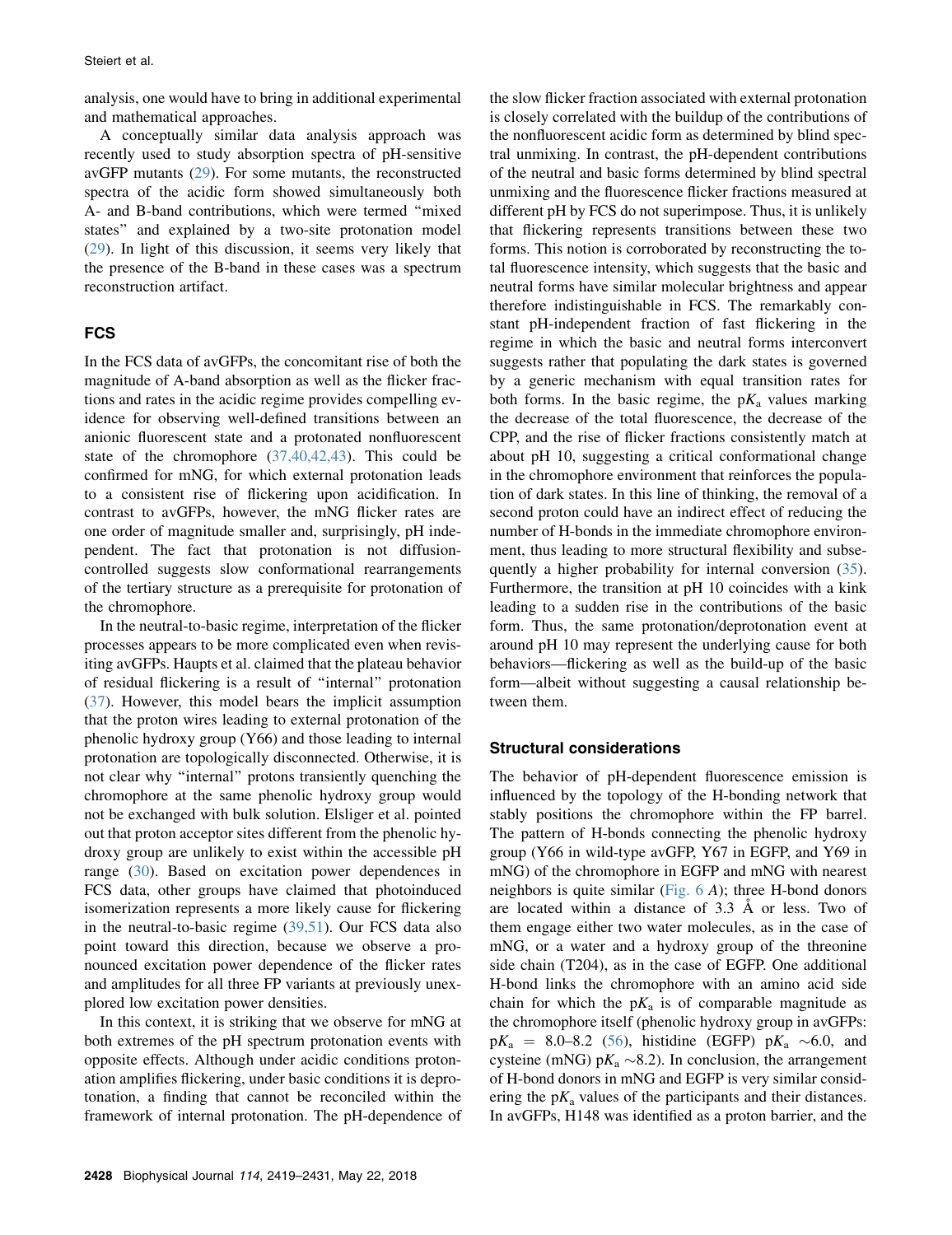<span id="page-10-1"></span>

FIGURE 6 Chromophore environment of mNG (PDB: 5LTR) and EGFP (PDB: 2Y0G) at pH 8.0. (A) An overlaying stick representation of the chromophores of mNG (green) and EGFP (cyan) and the associated H-bond donors to the Y69 or Y67 hydroxy group is given. H-bonds are shown as dashed lines (orange for mNG or magenta for EGFP), with distances in Ångströms. ( $B$ ) A proposed H-bond network in close vicinity to the mNG chromophore (green) is shown. Anionic state of the chromophore is stabilized by structural water (W1–4 corresponding to W430, W423, W503, and W413, respectively) and H-bonding of E220 with the imidazolinone moiety (N2).

mutation H148G shifted the  $pK_a$  of the protein to a level that was measured for isolated chromophores ([24\)](#page-11-13). Later, this role was confirmed by FCS analysis, in which the mutation H148G led to threefold increased flicker rates associated with external protonation ([39\)](#page-11-25). However, the slow pH-independent flickering of mNG in acidic buffers contradicts a corresponding role for C149.

<span id="page-10-0"></span>A closer inspection of the chromophore environment of mNG [\(34](#page-11-16)) revealed some structural features that may explain its unusual spectroscopic behavior [\(Fig. 6](#page-10-1) B). In contrast to E222 in avGFPs, the carboxyl group of glutamate E220 in mNG is positioned at an H-bonding distance to the imidazolinone moiety (N2) of the chromophore and is most likely protonated (distances  $2.7 \text{ Å}$  in mNG and  $3.8 \text{ Å}$  in EGFP). This configuration suggests stabilizing of the chromophore in the anionic state (B-band absorption) and appears incompatible with the role of a proton acceptor for ESPT. The H-bonding network of E220 in mNG seems to be entirely disconnected from the hydroxy group of Y69. Similar configurations were described for structurally closely related copepode FPs [\(57](#page-12-13)), as well as for a second generation of the dsRed-derived ''fruits'' [\(58](#page-12-14)). Instead, the charged arginine (R205) could provide a relay function for the protonation of Y69, which is associated with external protonation and flickering. A reduced distance of the positively charged guanidinium ion (R205) in the basic form of mNG, as compared to the neutral form, could also explain the gradual hypsochromic shift observed in absorption spectra at increasing pH.

In contrast to EGFP, in which one water molecule is located close to Y67, the mNG chromophore is surrounded by three structural water molecules. In avGFPs, large stretches of unstructured protein backbone connected to strand 7 were proposed to promote water exchange in this area ([26\)](#page-11-26). In mNG, these parts are far more structured and compact, suggesting that water exchange is impaired (Fig. S8 A). Moreover, analyzing the topology of potential hydrogen donors and acceptors of these three water molecules implies considerable constraints for their orientation. We noticed that the proton wiring paths seem to be spatially confined by the side chains S151, R205, and T207, as well as by carbonyls and secondary amines of the protein backbone (Fig.  $6 \, B$ ), such that transfer routes toward bulk solution are hard to envision. The cavity appears closed in contrast to several exit routes that have been worked out for avGFPs [\(58–60](#page-12-14)). Thus, the slow protonation rates, their pH-independence, and the overall moderate flicker fraction found for mNG may reflect slow, major rearrangements of the  $\beta$ -barrel involving the strands 7, 8, and 10 (Fig. S8 B).

To date, FP variants used in the green color range are based almost exclusively on avGFPs from the cnidaria phylum. Their widespread application, accompanied by ongoing engineering efforts to optimize fluorescence properties, led to a large variety of mutants optimized for a broad variety of experimental needs ([1\)](#page-11-0). However, the close structural relation of  $\beta$ -barrels of hydrozoan FPs may impose restrictions for finding superior avGFP variants. From an evolutionary perspective, hydrozoan FPs represent only a small branch of the GFP family ([61\)](#page-12-15). In particular, some selected bilaterian GFPs exhibit extraordinary high extinction coefficients and fluorescence quantum yields [\(62–64](#page-12-16)) and, thus, represent excellent options and interesting targets for further research.

#### SUPPORTING MATERIAL

Supporting Materials and Methods and eight figures are available at [http://](http://www.biophysj.org/biophysj/supplemental/S0006-3495(18)30454-5) [www.biophysj.org/biophysj/supplemental/S0006-3495\(18\)30454-5](http://www.biophysj.org/biophysj/supplemental/S0006-3495(18)30454-5).

# AUTHOR CONTRIBUTIONS

F.S. performed the experiments, analyzed the data, and provided all figures. E.P.P. analyzed steady-state spectroscopy data and contributed to FCS data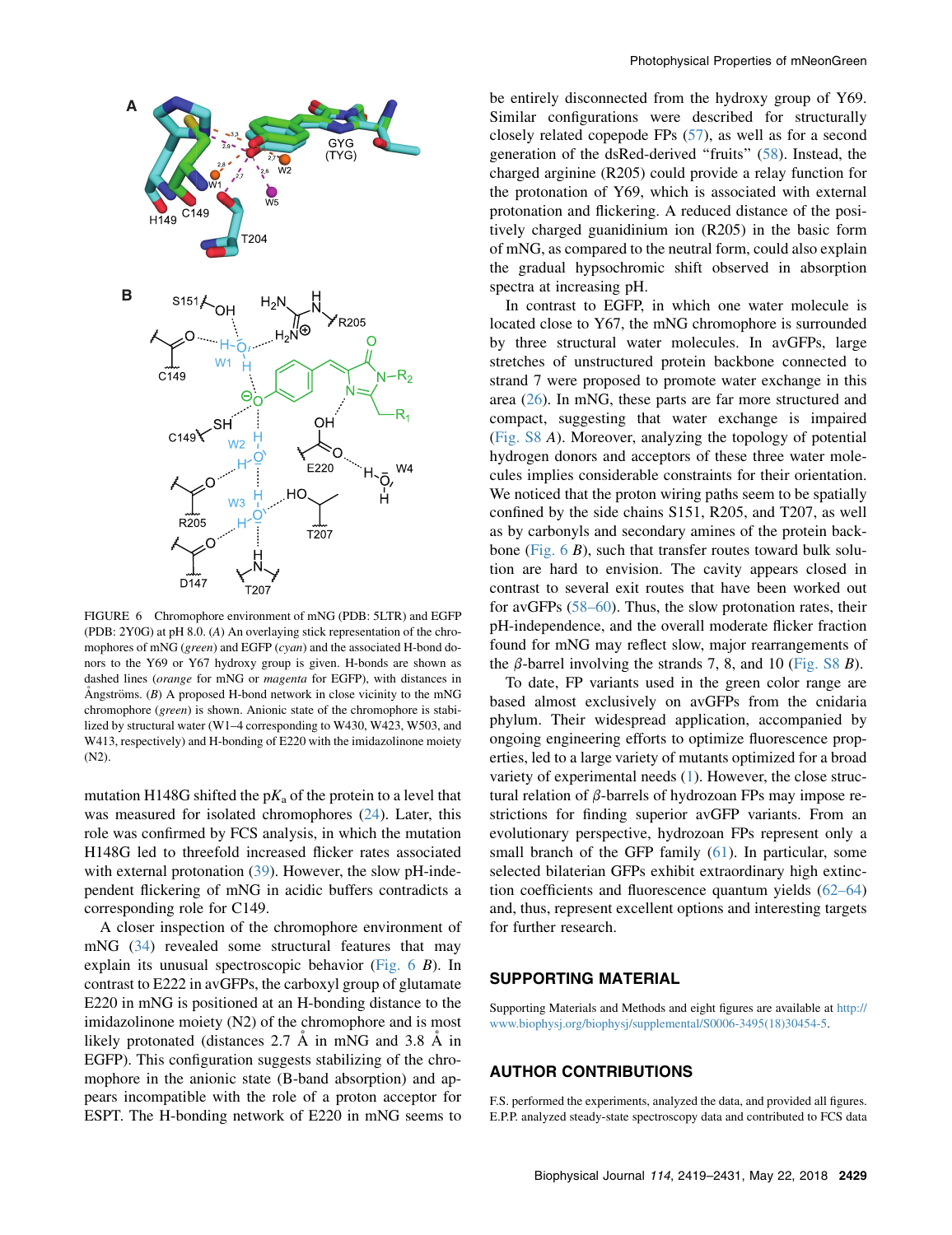analysis and manuscript writing. P. Schultz analyzed crystal structures. P. Schwille contributed with critical discussions. T.W. designed the experiments, analyzed data, and wrote the manuscript.

## ACKNOWLEDGMENTS

We dedicate this article to the memory of Jörg Langowski, a brilliant scientist and unique mentor and colleague. With his lively, encouraging attitude and his independent mindset, Jörg inspired many of us.

We thank M.-C. Huppertz for support in FP purification, P. Müller for maintaining PyCorrFit, and K. Nakel, K. Anderson, and B. Scheffer for dedicated technical assistance.

## **REFERENCES**

- <span id="page-11-0"></span>1. [Dedecker, P., F. C. De Schryver, and J. Hofkens. 2013. Fluorescent pro](http://refhub.elsevier.com/S0006-3495(18)30454-5/sref1)[teins: shine on, you crazy diamond.](http://refhub.elsevier.com/S0006-3495(18)30454-5/sref1) J. Am. Chem. Soc. 135:2387–2402.
- 2. [Remington, S. J. 2011. Green fluorescent protein: a perspective.](http://refhub.elsevier.com/S0006-3495(18)30454-5/sref2) Protein Sci. [20:1509–1519.](http://refhub.elsevier.com/S0006-3495(18)30454-5/sref2)
- <span id="page-11-17"></span>3. [Tsien, R. Y. 1998. The green fluorescent protein.](http://refhub.elsevier.com/S0006-3495(18)30454-5/sref3) Annu. Rev. Biochem. [67:509–544](http://refhub.elsevier.com/S0006-3495(18)30454-5/sref3).
- <span id="page-11-1"></span>4. [Toomre, D., and J. Bewersdorf. 2010. A new wave of cellular imaging.](http://refhub.elsevier.com/S0006-3495(18)30454-5/sref4) [Annu. Rev. Cell Dev. Biol.](http://refhub.elsevier.com/S0006-3495(18)30454-5/sref4) 26:285–314.
- <span id="page-11-22"></span>5. [Weidemann, T., J. M](http://refhub.elsevier.com/S0006-3495(18)30454-5/sref5)ücksch, and P. Schwille. 2014. Fluorescence fluc[tuation microscopy: a diversified arsenal of methods to investigate mo](http://refhub.elsevier.com/S0006-3495(18)30454-5/sref5)[lecular dynamics inside cells.](http://refhub.elsevier.com/S0006-3495(18)30454-5/sref5) Curr. Opin. Struct. Biol. 28:69–76.
- <span id="page-11-2"></span>6. Chudakov, D. M., M. V. Matz, .[, K. A. Lukyanov. 2010. Fluorescent](http://refhub.elsevier.com/S0006-3495(18)30454-5/sref6) [proteins and their applications in imaging living cells and tissues.](http://refhub.elsevier.com/S0006-3495(18)30454-5/sref6) Physiol. Rev. 90:1103- $\overline{1163}$ .
- 7. [Nienhaus, K., and G. U. Nienhaus. 2014. Fluorescent proteins for live](http://refhub.elsevier.com/S0006-3495(18)30454-5/sref7)[cell imaging with super-resolution.](http://refhub.elsevier.com/S0006-3495(18)30454-5/sref7) Chem. Soc. Rev. 43:1088–1106.
- 8. [Shaner, N. C., G. H. Patterson, and M. W. Davidson. 2007. Advances in](http://refhub.elsevier.com/S0006-3495(18)30454-5/sref8) [fluorescent protein technology.](http://refhub.elsevier.com/S0006-3495(18)30454-5/sref8) J. Cell Sci. 120:4247–4260.
- <span id="page-11-3"></span>9. Campbell, R. E., O. Tour, .[, R. Y. Tsien. 2002. A monomeric red fluo](http://refhub.elsevier.com/S0006-3495(18)30454-5/sref9)rescent protein. [Proc. Natl. Acad. Sci. USA.](http://refhub.elsevier.com/S0006-3495(18)30454-5/sref9) 99:7877–7882.
- 10. Shaner, N. C., M. Z. Lin, .[, R. Y. Tsien. 2008. Improving the photo](http://refhub.elsevier.com/S0006-3495(18)30454-5/sref10)[stability of bright monomeric orange and red fluorescent proteins.](http://refhub.elsevier.com/S0006-3495(18)30454-5/sref10) Nat. Methods. [5:545–551](http://refhub.elsevier.com/S0006-3495(18)30454-5/sref10).
- <span id="page-11-4"></span>11. Shaner, N. C., G. G. Lambert, .[, J. Wang. 2013. A bright monomeric](http://refhub.elsevier.com/S0006-3495(18)30454-5/sref11) [green fluorescent protein derived from Branchiostoma lanceolatum.](http://refhub.elsevier.com/S0006-3495(18)30454-5/sref11) [Nat. Methods.](http://refhub.elsevier.com/S0006-3495(18)30454-5/sref11) 10:407–409.
- <span id="page-11-5"></span>12. Pletnev, V. Z., N. V. Pletneva, ...[, S. Pletnev. 2013. Structure of the red](http://refhub.elsevier.com/S0006-3495(18)30454-5/sref12) [fluorescent protein from a lancelet \(Branchiostoma lanceolatum\): a](http://refhub.elsevier.com/S0006-3495(18)30454-5/sref12) [novel GYG chromophore covalently bound to a nearby tyrosine.](http://refhub.elsevier.com/S0006-3495(18)30454-5/sref12) [Acta Crystallogr. D Biol. Crystallogr.](http://refhub.elsevier.com/S0006-3495(18)30454-5/sref12) 69:1850–1860.
- <span id="page-11-6"></span>13. Heppert, J. K., D. J. Dickinson, ...[, B. Goldstein. 2016. Comparative](http://refhub.elsevier.com/S0006-3495(18)30454-5/sref13) [assessment of fluorescent proteins for in vivo imaging in an animal](http://refhub.elsevier.com/S0006-3495(18)30454-5/sref13) model system. [Mol. Biol. Cell.](http://refhub.elsevier.com/S0006-3495(18)30454-5/sref13) 27:3385–3394.
- 14. Hostettler, L., L. Grundy, ...[, D. A. Glauser. 2017. The bright fluores](http://refhub.elsevier.com/S0006-3495(18)30454-5/sref14)[cent protein mNeonGreen facilitates protein expression analysis in vivo.](http://refhub.elsevier.com/S0006-3495(18)30454-5/sref14) [G3 \(Bethesda\).](http://refhub.elsevier.com/S0006-3495(18)30454-5/sref14) 7:607–615.
- <span id="page-11-7"></span>15. Barykina, N. V., O. M. Subach, ...[, G. N. Enikolopov. 2016. A new](http://refhub.elsevier.com/S0006-3495(18)30454-5/sref15) [design for a green calcium indicator with a smaller size and a reduced](http://refhub.elsevier.com/S0006-3495(18)30454-5/sref15) [number of calcium-binding sites.](http://refhub.elsevier.com/S0006-3495(18)30454-5/sref15) Sci. Rep. 6:34447.
- <span id="page-11-8"></span>16. Ormö, M., A. B. Cubitt, ...[, S. J. Remington. 1996. Crystal structure of](http://refhub.elsevier.com/S0006-3495(18)30454-5/sref16) [the Aequorea victoria green fluorescent protein.](http://refhub.elsevier.com/S0006-3495(18)30454-5/sref16) Science. 273:1392– [1395](http://refhub.elsevier.com/S0006-3495(18)30454-5/sref16).
- <span id="page-11-9"></span>17. Ward, W. W., H. J. Prentice, ...[, S. C. Reeves. 1982. Spectral perturba](http://refhub.elsevier.com/S0006-3495(18)30454-5/sref17)[tions of the Aequorea green-fluorescent protein.](http://refhub.elsevier.com/S0006-3495(18)30454-5/sref17) Photochem. Photobiol. [35:803–808](http://refhub.elsevier.com/S0006-3495(18)30454-5/sref17).
- <span id="page-11-10"></span>18. [Bokman, S. H., and W. W. Ward. 1981. Renaturation of Aequorea gree](http://refhub.elsevier.com/S0006-3495(18)30454-5/sref18)fluorescent protein. [Biochem. Biophys. Res. Commun.](http://refhub.elsevier.com/S0006-3495(18)30454-5/sref18) 101:1372–1380.
- <span id="page-11-11"></span>19. Chattoraj, M., B. A. King, .[, S. G. Boxer. 1996. Ultra-fast excited](http://refhub.elsevier.com/S0006-3495(18)30454-5/sref19) [state dynamics in green fluorescent protein: multiple states and proton](http://refhub.elsevier.com/S0006-3495(18)30454-5/sref19) transfer. [Proc. Natl. Acad. Sci. USA.](http://refhub.elsevier.com/S0006-3495(18)30454-5/sref19) 93:8362–8367.
- 20. Lossau, H., A. Kummer, ...[, M. E. Michel-Beyerle. 1996. Time-resolved](http://refhub.elsevier.com/S0006-3495(18)30454-5/sref20) [spectroscopy of wild-type and mutant green fluorescent proteins reveals](http://refhub.elsevier.com/S0006-3495(18)30454-5/sref20) [excited state deprotonation consistent with fluorophore-protein interac](http://refhub.elsevier.com/S0006-3495(18)30454-5/sref20)tions. [Chem. Phys.](http://refhub.elsevier.com/S0006-3495(18)30454-5/sref20) 213:1–16.
- <span id="page-11-12"></span>21. Brejc, K., T. K. Sixma, .[, S. J. Remington. 1997. Structural basis for](http://refhub.elsevier.com/S0006-3495(18)30454-5/sref21) [dual excitation and photoisomerization of the Aequorea victoria green](http://refhub.elsevier.com/S0006-3495(18)30454-5/sref21) fluorescent protein. [Proc. Natl. Acad. Sci. USA.](http://refhub.elsevier.com/S0006-3495(18)30454-5/sref21) 94:2306–2311.
- 22. Palm, G. J., A. Zdanov, .[, A. Wlodawer. 1997. The structural basis for](http://refhub.elsevier.com/S0006-3495(18)30454-5/sref22) [spectral variations in green fluorescent protein.](http://refhub.elsevier.com/S0006-3495(18)30454-5/sref22) Nat. Struct. Biol. [4:361–365](http://refhub.elsevier.com/S0006-3495(18)30454-5/sref22).
- <span id="page-11-15"></span>23. Wiehler, J., G. Jung, ...[, B. Steipe. 2003. Mutagenic stabilization](http://refhub.elsevier.com/S0006-3495(18)30454-5/sref23) [of the photocycle intermediate of green fluorescent protein \(GFP\).](http://refhub.elsevier.com/S0006-3495(18)30454-5/sref23) [ChemBioChem.](http://refhub.elsevier.com/S0006-3495(18)30454-5/sref23) 4:1164–1171.
- <span id="page-11-13"></span>24. Wachter, R. M., M. A. Elsliger, ...[, S. J. Remington. 1998. Structural](http://refhub.elsevier.com/S0006-3495(18)30454-5/sref24) [basis of spectral shifts in the yellow-emission variants of green fluores](http://refhub.elsevier.com/S0006-3495(18)30454-5/sref24)cent protein. Structure. [6:1267–1277.](http://refhub.elsevier.com/S0006-3495(18)30454-5/sref24)
- <span id="page-11-14"></span>25. Seifert, M. H., J. Georgescu, ...[, T. A. Holak. 2003. Backbone dy](http://refhub.elsevier.com/S0006-3495(18)30454-5/sref25)[namics of green fluorescent protein and the effect of histidine 148 sub](http://refhub.elsevier.com/S0006-3495(18)30454-5/sref25)stitution. Biochemistry. [42:2500–2512.](http://refhub.elsevier.com/S0006-3495(18)30454-5/sref25)
- <span id="page-11-26"></span>26. [Shinobu, A., and N. Agmon. 2015. The hole in the barrel: water ex](http://refhub.elsevier.com/S0006-3495(18)30454-5/sref26)[change at the GFP chromophore.](http://refhub.elsevier.com/S0006-3495(18)30454-5/sref26) J. Phys. Chem. B. 119:3464–3478.
- 27. [Shinobu, A., and N. Agmon. 2017. Proton wire dynamics in the green](http://refhub.elsevier.com/S0006-3495(18)30454-5/sref27) fluorescent protein. [J. Chem. Theory Comput.](http://refhub.elsevier.com/S0006-3495(18)30454-5/sref27) 13:353-369.
- 28. Abbruzzetti, S., E. Grandi, ...[, A. Mozzarelli. 2005. Kinetics of acid](http://refhub.elsevier.com/S0006-3495(18)30454-5/sref28)[induced spectral changes in the GFPmut2 chromophore.](http://refhub.elsevier.com/S0006-3495(18)30454-5/sref28) J. Am. Chem. Soc. [127:626–635](http://refhub.elsevier.com/S0006-3495(18)30454-5/sref28).
- <span id="page-11-23"></span>29. Bizzarri, R., R. Nifosì, ...[, F. Beltram. 2007. Green fluorescent protein](http://refhub.elsevier.com/S0006-3495(18)30454-5/sref29) [ground states: the influence of a second protonation site near the chro](http://refhub.elsevier.com/S0006-3495(18)30454-5/sref29)mophore. Biochemistry. [46:5494–5504.](http://refhub.elsevier.com/S0006-3495(18)30454-5/sref29)
- <span id="page-11-24"></span>30. Elsliger, M. A., R. M. Wachter, ...[, S. J. Remington. 1999. Structural](http://refhub.elsevier.com/S0006-3495(18)30454-5/sref30) [and spectral response of green fluorescent protein variants to changes](http://refhub.elsevier.com/S0006-3495(18)30454-5/sref30) in pH. Biochemistry. [38:5296–5301.](http://refhub.elsevier.com/S0006-3495(18)30454-5/sref30)
- 31. Hanson, G. T., T. B. McAnaney, ...[, S. J. Remington. 2002. Green fluo](http://refhub.elsevier.com/S0006-3495(18)30454-5/sref31)[rescent protein variants as ratiometric dual emission pH sensors. 1.](http://refhub.elsevier.com/S0006-3495(18)30454-5/sref31) [Structural characterization and preliminary application.](http://refhub.elsevier.com/S0006-3495(18)30454-5/sref31) Biochemistry. [41:15477–15488](http://refhub.elsevier.com/S0006-3495(18)30454-5/sref31).
- 32. Nienhaus, K., F. Renzi, .[, G. U. Nienhaus. 2006. Exploring chromo](http://refhub.elsevier.com/S0006-3495(18)30454-5/sref32)[phore–protein interactions in fluorescent protein cmFP512 from Cerian](http://refhub.elsevier.com/S0006-3495(18)30454-5/sref32)[thus membranaceus: X-ray structure analysis and optical spectroscopy.](http://refhub.elsevier.com/S0006-3495(18)30454-5/sref32) Biochemistry. [45:12942–12953.](http://refhub.elsevier.com/S0006-3495(18)30454-5/sref32)
- 33. [Oltrogge, L. M., Q. Wang, and S. G. Boxer. 2014. Ground-state proton](http://refhub.elsevier.com/S0006-3495(18)30454-5/sref33) [transfer kinetics in green fluorescent protein.](http://refhub.elsevier.com/S0006-3495(18)30454-5/sref33) Biochemistry. 53:5947– [5957](http://refhub.elsevier.com/S0006-3495(18)30454-5/sref33).
- <span id="page-11-16"></span>34. Clavel, D., G. Gotthard, ...[, A. Royant. 2016. Structural analysis of](http://refhub.elsevier.com/S0006-3495(18)30454-5/sref34) [the bright monomeric yellow-green fluorescent protein mNeonGreen](http://refhub.elsevier.com/S0006-3495(18)30454-5/sref34) obtained by directed evolution. [Acta Crystallogr. D Struct. Biol.](http://refhub.elsevier.com/S0006-3495(18)30454-5/sref34) [72:1298–1307](http://refhub.elsevier.com/S0006-3495(18)30454-5/sref34).
- <span id="page-11-18"></span>35. [Jung, G., J. Wiehler, and A. Zumbusch. 2005. The photophysics of](http://refhub.elsevier.com/S0006-3495(18)30454-5/sref35) [green fluorescent protein: influence of the key amino acids at positions](http://refhub.elsevier.com/S0006-3495(18)30454-5/sref35) [65, 203, and 222.](http://refhub.elsevier.com/S0006-3495(18)30454-5/sref35) Biophys. J. 88:1932–1947.
- <span id="page-11-19"></span>36. Dickson, R. M., A. B. Cubitt, .[, W. E. Moerner. 1997. On/off blinking](http://refhub.elsevier.com/S0006-3495(18)30454-5/sref36) [and switching behaviour of single molecules of green fluorescent pro](http://refhub.elsevier.com/S0006-3495(18)30454-5/sref36)tein. Nature. [388:355–358.](http://refhub.elsevier.com/S0006-3495(18)30454-5/sref36)
- <span id="page-11-20"></span>37. Haupts, U., S. Maiti, .[, W. W. Webb. 1998. Dynamics of fluorescence](http://refhub.elsevier.com/S0006-3495(18)30454-5/sref37) [fluctuations in green fluorescent protein observed by fluorescence cor](http://refhub.elsevier.com/S0006-3495(18)30454-5/sref37)relation spectroscopy. [Proc. Natl. Acad. Sci. USA.](http://refhub.elsevier.com/S0006-3495(18)30454-5/sref37) 95:13573–13578.
- <span id="page-11-21"></span>38. [Petrov, E. P., and P. Schwille. 2008. State of the art and novel trends in](http://refhub.elsevier.com/S0006-3495(18)30454-5/sref38) [fluorescence correlation spectroscopy.](http://refhub.elsevier.com/S0006-3495(18)30454-5/sref38) In Standardization and Quality [Assurance in Fluorescence Measurements II: Bioanalytical and](http://refhub.elsevier.com/S0006-3495(18)30454-5/sref38) [Biomedical Applications. U. Resch-Genger, ed. Springer, pp. 145–197.](http://refhub.elsevier.com/S0006-3495(18)30454-5/sref38)
- <span id="page-11-25"></span>39. Bosisio, C., V. Quercioli, ...[, G. Chirico. 2008. Protonation and confor](http://refhub.elsevier.com/S0006-3495(18)30454-5/sref39)[mational dynamics of GFP mutants by two-photon excitation fluores](http://refhub.elsevier.com/S0006-3495(18)30454-5/sref39)[cence correlation spectroscopy.](http://refhub.elsevier.com/S0006-3495(18)30454-5/sref39) J. Phys. Chem. B. 112:8806–8814.